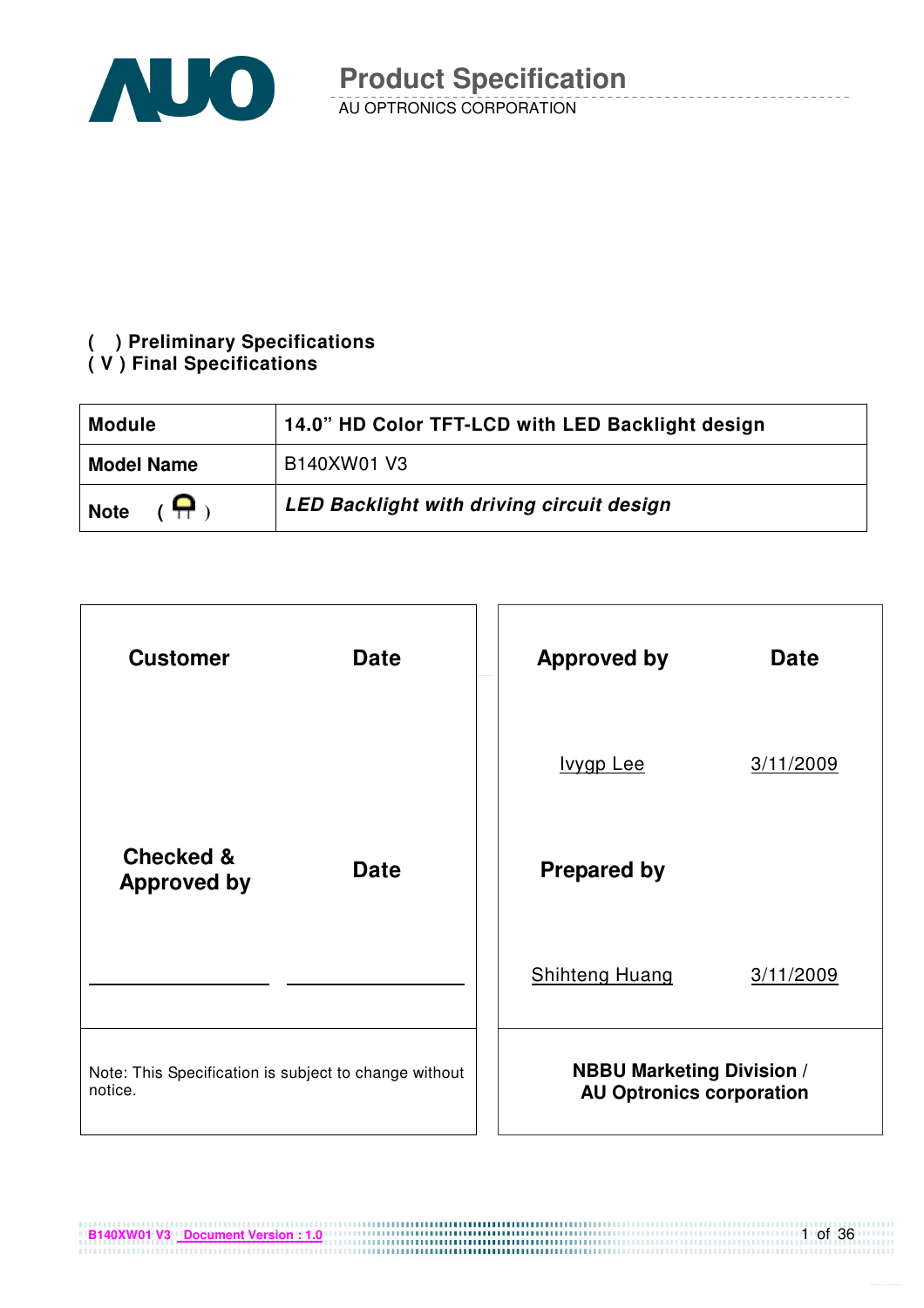

**Product Specification**<br>AU OPTRONICS CORPORATION

# **Contents**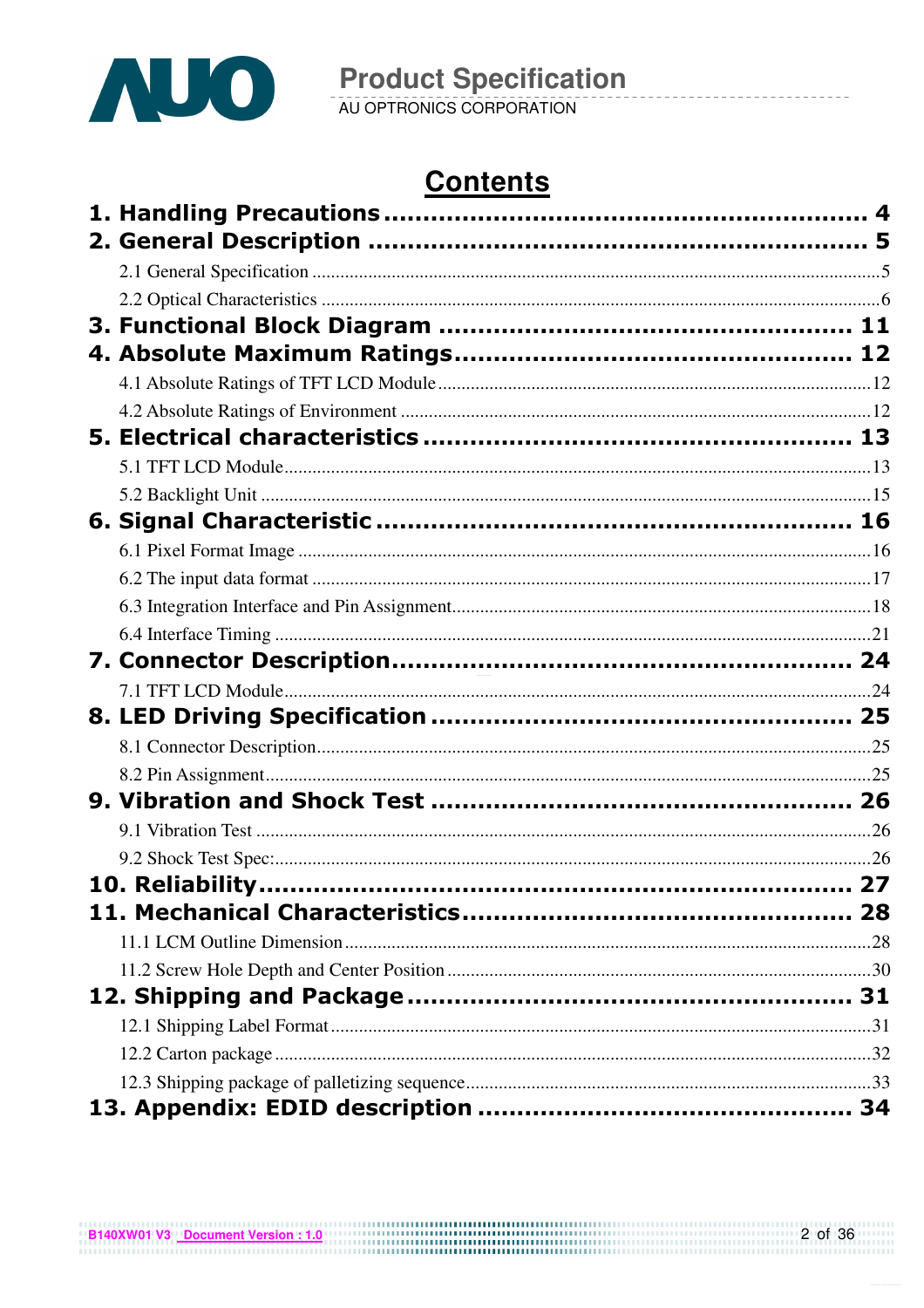

AU OPTRONICS CORPORATION

# **Record of Revision**

|      | <b>Version and Date</b> | Page | Old description                                           | <b>New Description</b>        | <b>Rema</b><br>rk |
|------|-------------------------|------|-----------------------------------------------------------|-------------------------------|-------------------|
| 10.1 | 2008/10/20              | All  | lFirst Edition for Customer                               |                               |                   |
| 0.2  | 2008/11/20              | 18   | Modify LVDS pin1, pin34 description.                      | Pin1, pin34 for N.C.          |                   |
| 0.3  | 2009/01/06              | 6    | Update chromaticity data                                  |                               |                   |
| 0.4  | 2009/02/10              | 6    | Modify chromaticity date<br>By:0.58 (typ), Gy: 0.12 (typ) | By: 0.57 (typ), Gy:0.11 (typ) |                   |
| 0.5  | 2009/02/17              | 15   | LED driving input voltage : 7V(min)                       | $6V$ (min)                    |                   |
|      |                         | 18   | LED driving input voltage: 7V~21V                         | $6V \sim 21V$                 |                   |
| 1.0  | 2009/03/11              |      | Preliminary specification.                                | Final specification.          |                   |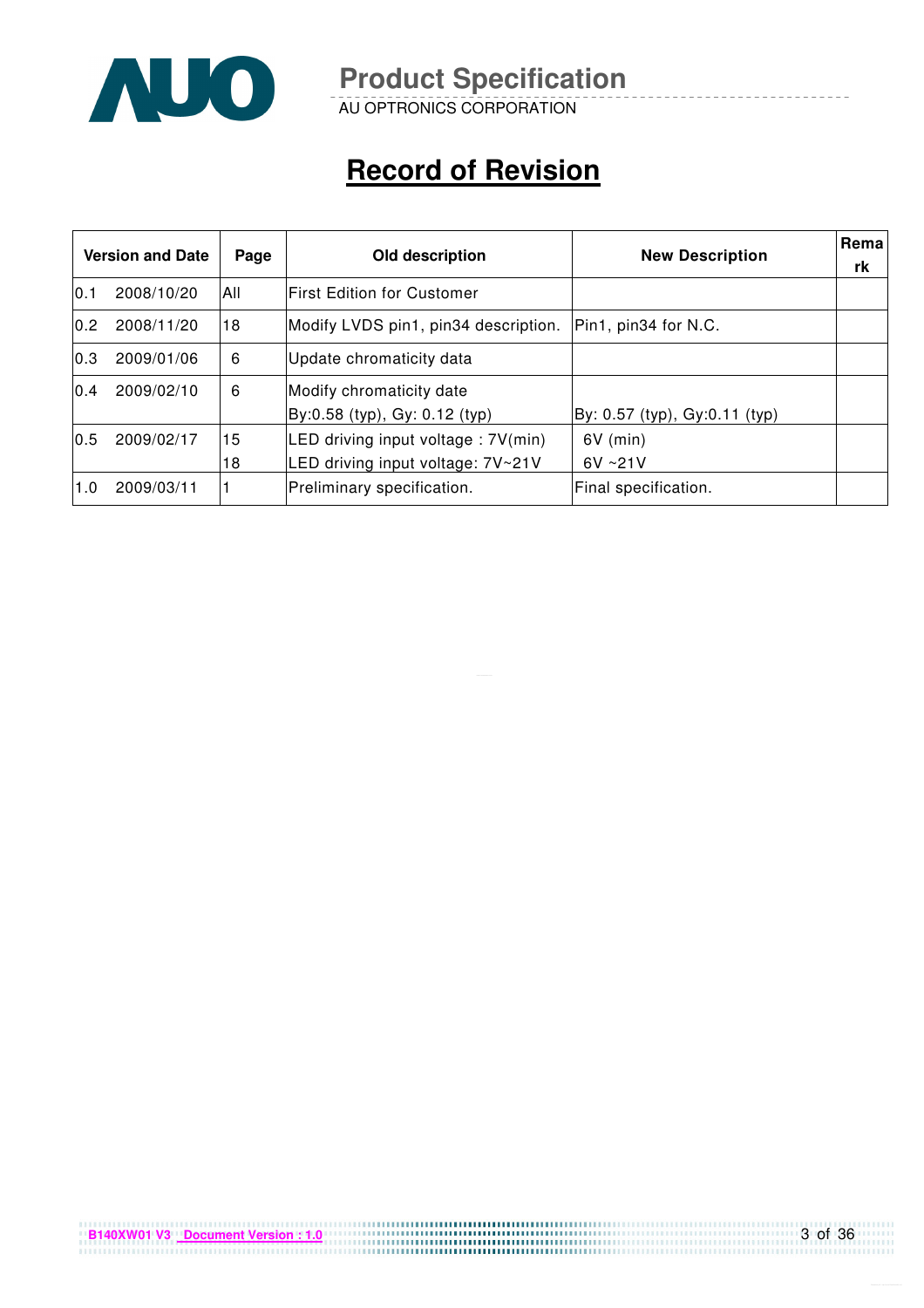

### **1. Handling Precautions**

- 1) Since front polarizer is easily damaged, pay attention not to scratch it.
- 2) Be sure to turn off power supply when inserting or disconnecting from input connector.
- 3) Wipe off water drop immediately. Long contact with water may cause discoloration or spots.
- 4) When the panel surface is soiled, wipe it with absorbent cotton or other soft cloth.
- 5) Since the panel is made of glass, it may break or crack if dropped or bumped on hard surface.
- 6) Since CMOS LSI is used in this module, take care of static electricity and insure human earth when handling.
- 7) Do not open nor modify the Module Assembly.
- 8) Do not press the reflector sheet at the back of the module to any directions.
- 9) At the insertion or removal of the Signal Interface Connector, be sure not to rotate nor tilt the Interface Connector of the TFT Module.
- 11) After installation of the TFT Module into an enclosure (Notebook PC Bezel, for example), do not twist nor bend the TFT Module even momentary. At designing the enclosure, it should be taken into consideration that no bending/twisting forces are applied to the TFT Module from outside. Otherwise the TFT Module may be damaged.
- 12) Small amount of materials having no flammability grade is used in the LCD module. The LCD module should be supplied by power complied with requirements of Limited Power Source (IEC60950 or UL1950), or be applied exemption.
- 13) Disconnecting power supply before handling LCD modules, it can prevent electric shock, DO NOT TOUCH the electrode parts, cables, connectors and LED circuit part of TFT module that a LED light bar build in as a light source of back light unit. It can prevent electrostic breakdown.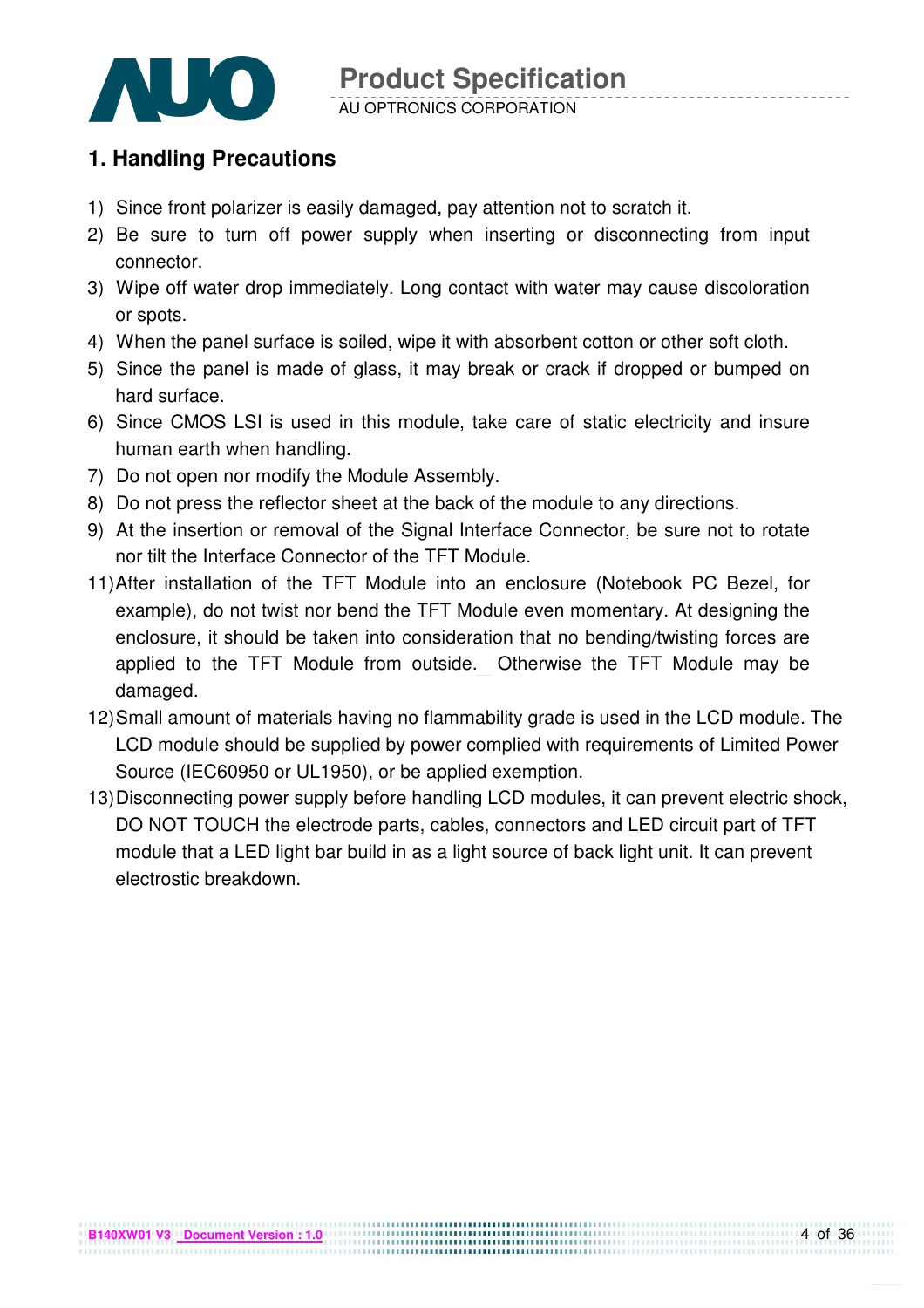

AU OPTRONICS CORPORATION

## **2. General Description**

B140XW01 V3 is a Color Active Matrix Liquid Crystal Display composed of a TFT LCD panel, a driver circuit, and LED backlight system. The screen format is intended to support the HD  $(1366(H) \times 768(V))$  screen and 262k colors (RGB 6-bits data driver) with LED backlight driving circuit. All input signals are LVDS interface compatible.

B140XW01 V3 is designed for a display unit of notebook style personal computer and industrial machine.

## **2.1 General Specification**

The following items are characteristics summary on the table at 25 °C condition:

| <b>Items</b>                                               | <b>Unit</b>            | <b>Specifications</b>  |                                                            |                                        |       |  |
|------------------------------------------------------------|------------------------|------------------------|------------------------------------------------------------|----------------------------------------|-------|--|
| Screen Diagonal                                            | [mm]                   | 354.95 (14.0W")        |                                                            |                                        |       |  |
| <b>Active Area</b>                                         | [mm]                   | 309.40 X 173.95        |                                                            |                                        |       |  |
| Pixels H x V                                               |                        | 1366x3(RGB) x 768      |                                                            |                                        |       |  |
| <b>Pixel Pitch</b>                                         | [mm]                   | 0.2265X0.2265          |                                                            |                                        |       |  |
| <b>Pixel Format</b>                                        |                        | R.G.B. Vertical Stripe |                                                            |                                        |       |  |
| Display Mode                                               |                        | <b>Normally White</b>  |                                                            |                                        |       |  |
| White Luminance (ILED=20mA)<br>(Note: ILED is LED current) | $\lceil cd/m^2 \rceil$ |                        | 200 typ. (5 points average)<br>170 min. (5 points average) |                                        |       |  |
| <b>Luminance Uniformity</b>                                |                        | 1.25 max. (5 points)   |                                                            |                                        |       |  |
| <b>Contrast Ratio</b>                                      |                        | 400 typ                |                                                            |                                        |       |  |
| <b>Response Time</b>                                       | [ms]                   | 8 typ / 12 Max         |                                                            |                                        |       |  |
| Nominal Input Voltage VDD                                  | [Volt]                 | $+3.3$ typ.            |                                                            |                                        |       |  |
| <b>Power Consumption</b>                                   | [Watt]                 |                        |                                                            | 4.8 max. (Include Logic and Blu power) |       |  |
| Weight                                                     | [Grams]                | 350 max.               |                                                            |                                        |       |  |
| Physical Size without inverter,                            | [mm]                   |                        | Min.                                                       | Typ.                                   | Max.  |  |
| bracket.                                                   |                        | Length                 |                                                            | 323.5                                  | 324   |  |
|                                                            |                        | Width                  |                                                            | 192                                    | 192.5 |  |
|                                                            |                        | <b>Thickness</b>       |                                                            |                                        | 5.2   |  |
| <b>Electrical Interface</b>                                |                        | 1 channel LVDS         |                                                            |                                        |       |  |
| <b>Surface Treatment</b>                                   |                        | AG                     |                                                            |                                        |       |  |
| <b>Support Color</b>                                       |                        |                        | 262K colors (RGB 6-bit)                                    |                                        |       |  |

................................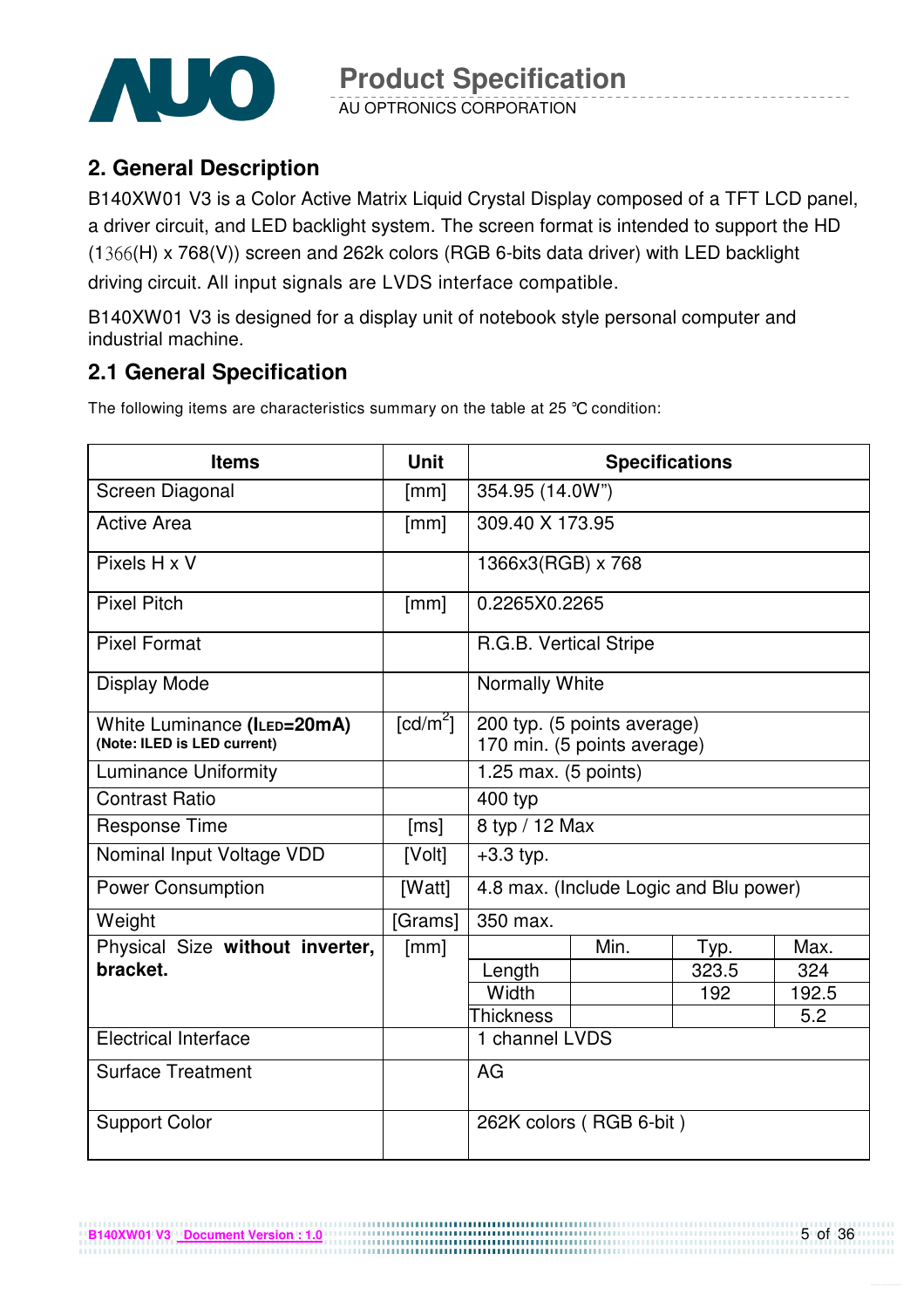

AU OPTRONICS CORPORATION

| [°C]                   | 0 to $+50$             |
|------------------------|------------------------|
| ו^ <sup>ס</sup> ו<br>◡ | $-20$ to $+60$         |
|                        | <b>RoHS Compliance</b> |
|                        |                        |

# **2.2 Optical Characteristics**

The optical characteristics are measured under stable conditions at 25°C (Room Temperature) :

| Item                                     |              | Symbol                   | <b>Conditions</b>                                   | Min.     | Typ.     | Max.                    | <b>Unit</b>          | <b>Note</b>    |
|------------------------------------------|--------------|--------------------------|-----------------------------------------------------|----------|----------|-------------------------|----------------------|----------------|
| <b>White Luminance</b><br>ILED=20mA      |              |                          | 5 points average                                    | 170      | 200      |                         | cd/m<br>$\mathbf{2}$ | 1, 4,<br>5.    |
| <b>Viewing Angle</b>                     |              | $\theta$ R<br>$\theta L$ | <b>Horizontal</b><br>(Right)<br>$CR = 10$<br>(Left) | 40<br>40 | 45<br>45 | -                       | degre<br>$\mathbf e$ |                |
|                                          |              | Ψн<br>ΨL                 | <b>Vertical</b><br>(Upper)<br>$CR = 10$<br>(Lower)  | 10<br>30 | 15<br>35 |                         |                      | 4, 9           |
| Luminance<br><b>Uniformity</b>           |              | $\delta$ <sub>5P</sub>   | <b>5 Points</b>                                     |          |          | 1.25                    |                      | 1, 3, 4        |
| Luminance<br><b>Uniformity</b>           |              | $\delta$ 13P             | <b>13 Points</b>                                    |          |          | 1.50                    |                      | 2, 3, 4        |
| <b>Contrast Ratio</b>                    |              | <b>CR</b>                |                                                     | 300      | 400      | $\blacksquare$          |                      | 4, 6           |
| <b>Cross talk</b>                        |              | $\%$                     |                                                     |          |          | $\overline{\mathbf{4}}$ |                      | 4, 7           |
|                                          |              | $T_{r}$                  | <b>Rising</b>                                       | ۰        | ۰        | $\blacksquare$          |                      |                |
| <b>Response Time</b>                     |              | $T_{\rm f}$              | <b>Falling</b>                                      |          |          |                         | msec                 | 4, 8           |
|                                          |              | $T_{\rm RT}$             | <b>Rising + Falling</b>                             |          | 8        | 12                      |                      |                |
|                                          | <b>Red</b>   | <b>Rx</b>                |                                                     | 0.560    | 0.590    | 0.620                   |                      |                |
|                                          |              | Ry                       |                                                     | 0.315    | 0.345    | 0.375                   |                      |                |
|                                          | Green        | Gx                       |                                                     | 0.310    | 0.340    | 0.370                   |                      |                |
| Color /                                  |              | Gy                       |                                                     | 0.540    | 0.570    | 0.600                   |                      |                |
| <b>Chromaticity</b><br><b>Coodinates</b> |              | <b>Bx</b>                | <b>CIE 1931</b>                                     | 0.120    | 0.150    | 0.180                   |                      | $\overline{4}$ |
|                                          | <b>Blue</b>  | By                       |                                                     | 0.090    | 0.120    | 0.150                   |                      |                |
|                                          |              | <b>Wx</b>                |                                                     | 0.283    | 0.313    | 0.343                   |                      |                |
|                                          | <b>White</b> | Wy                       |                                                     | 0.299    | 0.329    | 0.359                   |                      |                |
| <b>NTSC</b>                              |              | %                        |                                                     |          | 45       |                         |                      |                |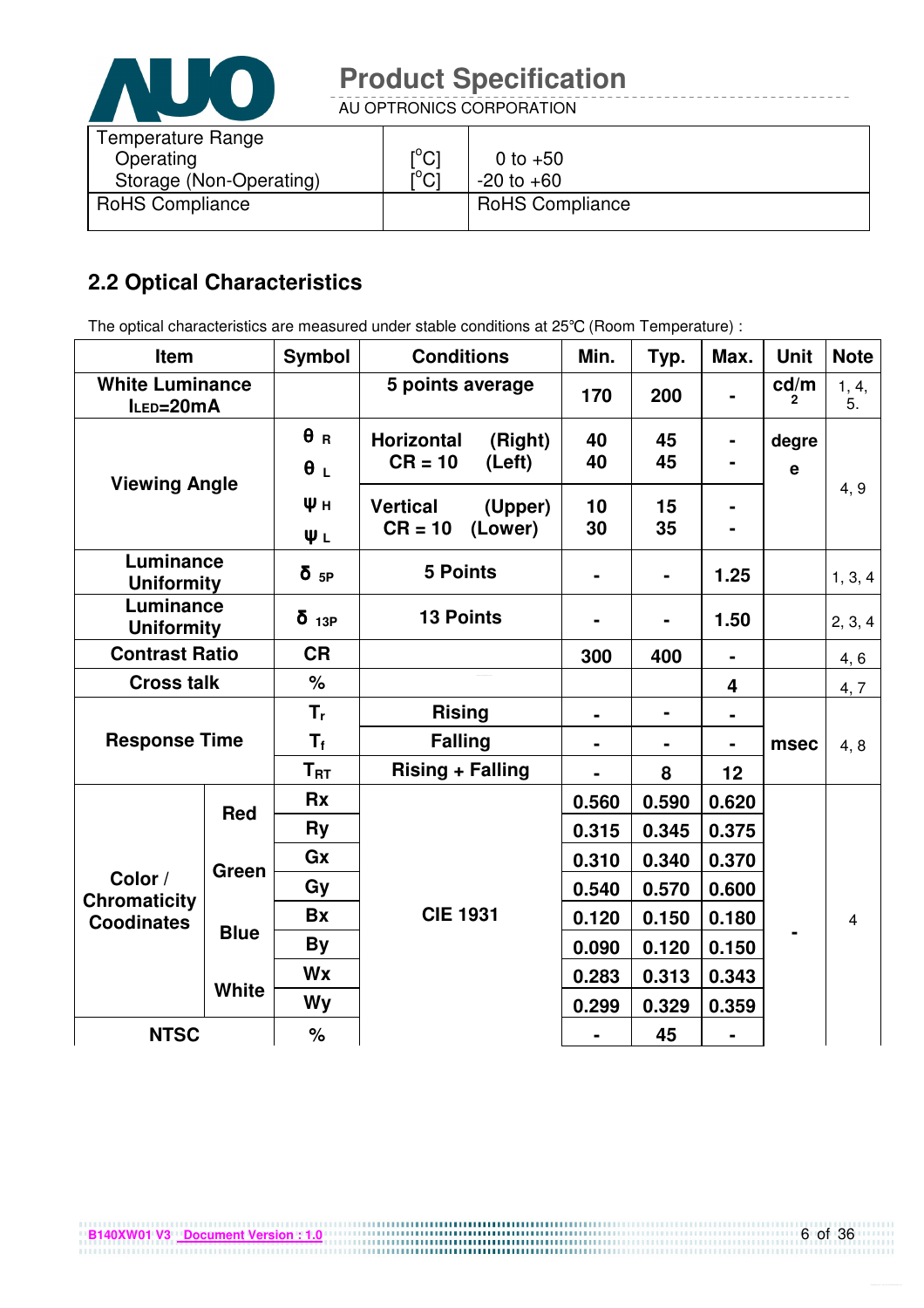

AU OPTRONICS CORPORATION

**Note 1**: 5 points position (Ref: Active area)



**Note 2**: 13 points position (Ref: Active area)



**Note 3**: The luminance uniformity of 5 or13 points is defined by dividing the maximum luminance values by the minimum test point luminance

|                         | Maximum Brightness of five points     |
|-------------------------|---------------------------------------|
| $\delta$ W <sub>5</sub> | Minimum Brightness of five points     |
|                         |                                       |
| $\delta$ W13            | Maximum Brightness of thirteen points |

#### **Note 4**: Measurement method

The LCD module should be stabilized at given temperature for 30 minutes to avoid abrupt temperature change during measuring. In order to stabilize the luminance, the measurement should be executed after lighting

7 of 36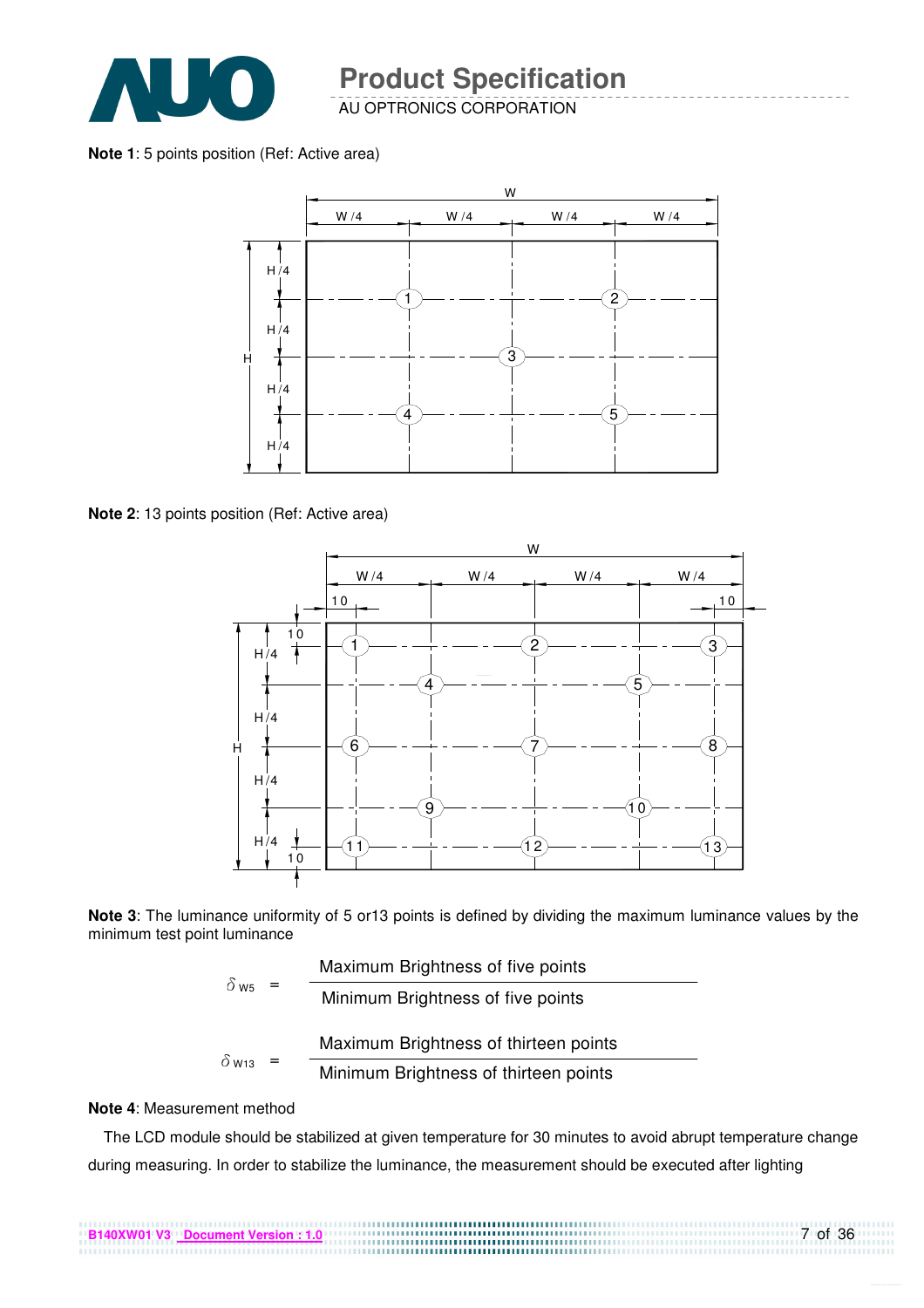

AU OPTRONICS CORPORATION

Backlight for 30 minutes in a stable, windless and dark room, and it should be measured in the center of screen.



Center of the screen

**Note 5** : Definition of Average Luminance of White (Y<sub>L</sub>):

Measure the luminance of gray level 63 at 5 points,  $Y_L = [L (1) + L (2) + L (3) + L (4) + L (5)] / 5$ 

L (x) is corresponding to the luminance of the point X at Figure in Note (1).

#### **Note 6** Definition of contrast ratio:

Contrast ratio is calculated with the following formula.

Contrast ratio  $(CR)$ = Brightness on the "White" state Brightness on the "Black" state

**Note 7** Definition of Cross Talk (CT)

 $CT = |Y_B - Y_A| / Y_A \times 100$  (%)

Where

 $Y_A$  = Luminance of measured location without gray level 0 pattern (cd/m<sub>2</sub>)

.................................

 $Y_B$  = Luminance of measured location with gray level 0 pattern (cd/m<sub>2</sub>)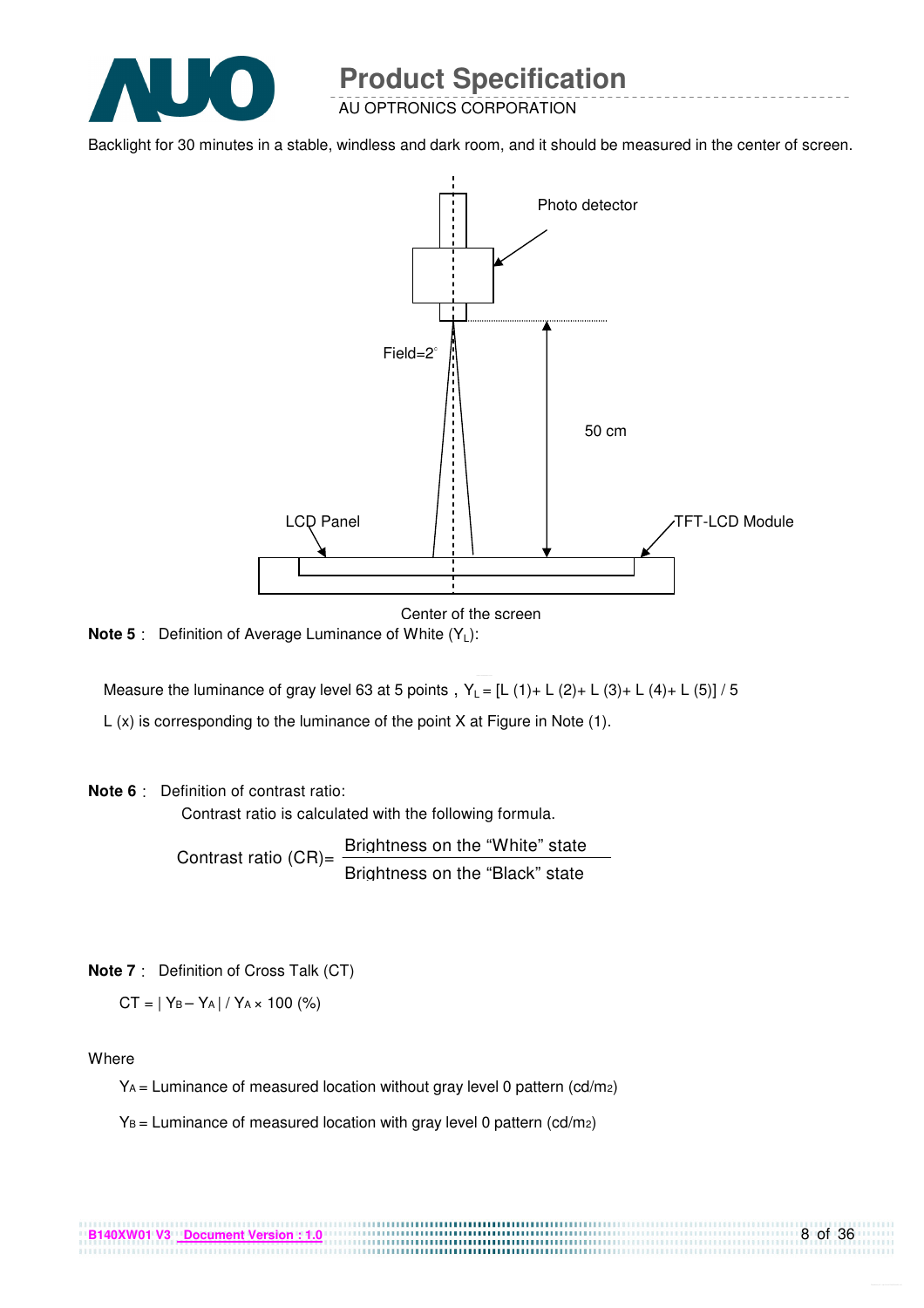

AU OPTRONICS CORPORATION



**Note 8**: Definition of response time:

The output signals of BM-7 or equivalent are measured when the input signals are changed from "Black" to "White" (falling time) and from "White" to "Black" (rising time), respectively. The response time interval between the 10% and 90% of amplitudes. Refer to figure as below.

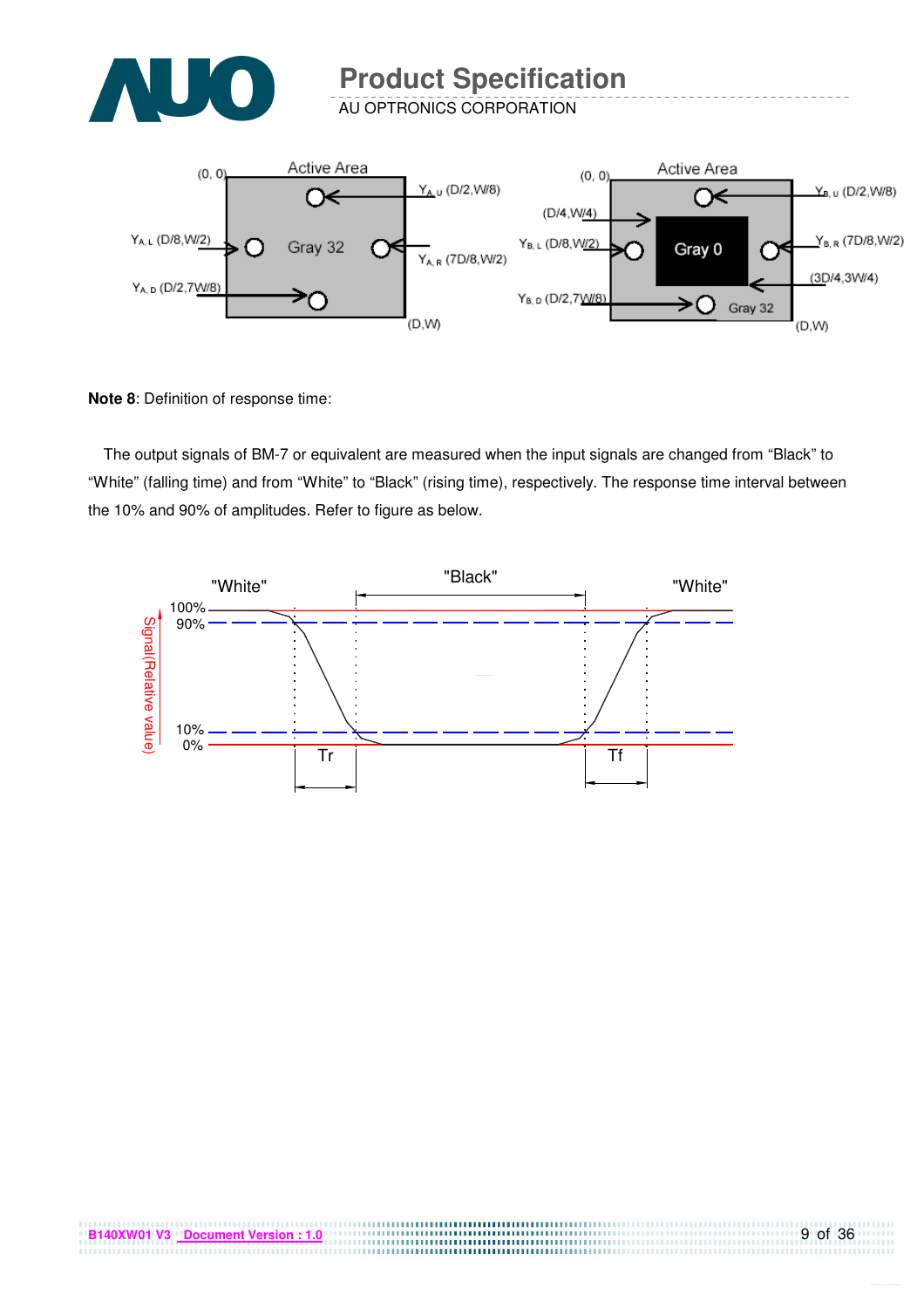

AU OPTRONICS CORPORATION

#### **Note 9**. Definition of viewing angle

Viewing angle is the measurement of contrast ratio  $\geq 10$ , at the screen center, over a 180° horizontal and 180° vertical range (off-normal viewing angles). The 180° viewing angle range is broken down as follows; 90° (θ) horizontal left and right and 90° (Φ) vertical, high (up) and low (down). The measurement direction is typically perpendicular to the display surface with the screen rotated about its center to develop the desired measurement viewing angle.

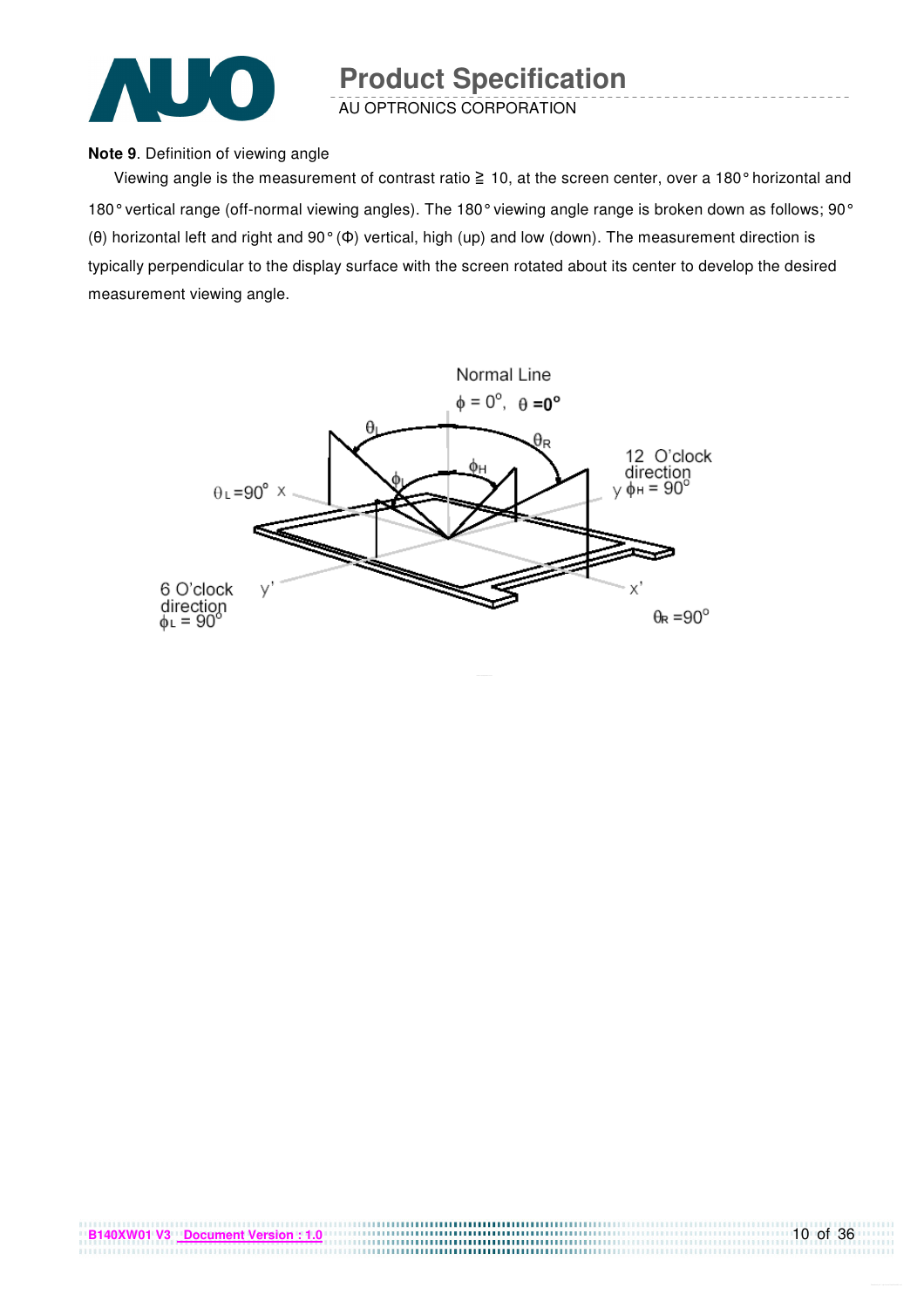

AU OPTRONICS CORPORATION

## **3. Functional Block Diagram**

The following diagram shows the functional block of the 14.0 inches wide Color TFT/LCD 40 Pin (One CH/connector Module)

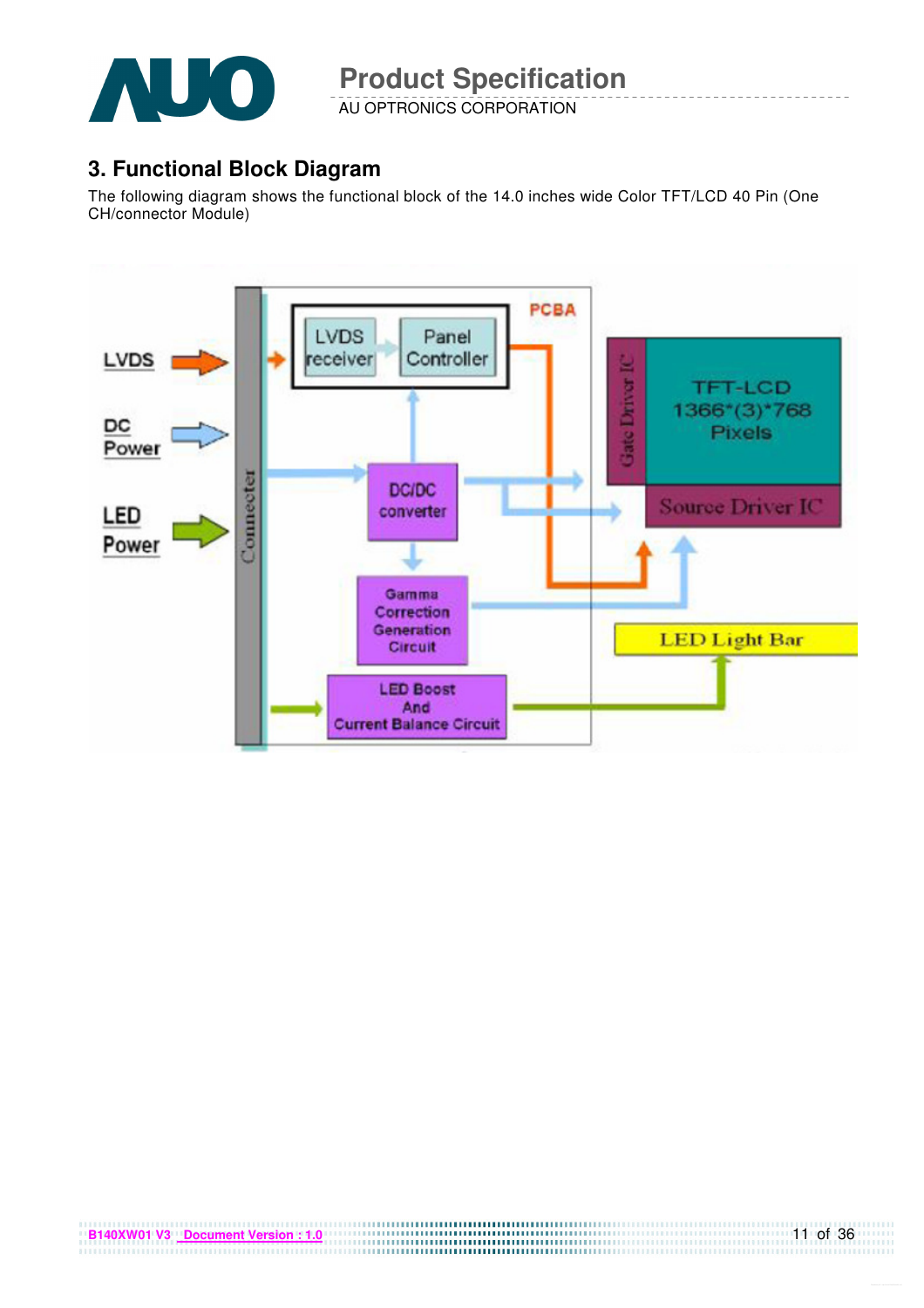

AU OPTRONICS CORPORATION

# **4. Absolute Maximum Ratings**

An absolute maximum rating of the module is as following:

#### **4.1 Absolute Ratings of TFT LCD Module**

| Item                    | Svmbol | Min  | <b>Max</b> | Unit   | Conditions   |
|-------------------------|--------|------|------------|--------|--------------|
| Logic/LCD Drive Voltage | Vin    | -0.3 | +4.U       | [Volt] | Note<br>ے, ا |

### **4.2 Absolute Ratings of Environment**

| <b>Item</b>                  | Symbol     | Min   | Max   | Unit                                    | <b>Conditions</b> |
|------------------------------|------------|-------|-------|-----------------------------------------|-------------------|
| <b>Operating Temperature</b> | TOP        |       | $+50$ | [°C]                                    | Note 4            |
| <b>Operation Humidity</b>    | <b>HOP</b> | 10    | 90    | [%RH]                                   | Note 4            |
| Storage Temperature          | TST        | $-20$ | $+60$ | $\mathsf{I}^\circ\mathsf{C} \mathsf{I}$ | Note 4            |
| <b>Storage Humidity</b>      | HST        | 10    | 90    | [%RH]                                   | Note 4            |

Note 1: At Ta (25°C)

Note 2: Permanent damage to the device may occur if exceed maximum values

Note 3: LED specification refer to section 5.2

#### **Note 4: For quality performance, please refer to AUO IIS (Incoming Inspection Standard)**.



................................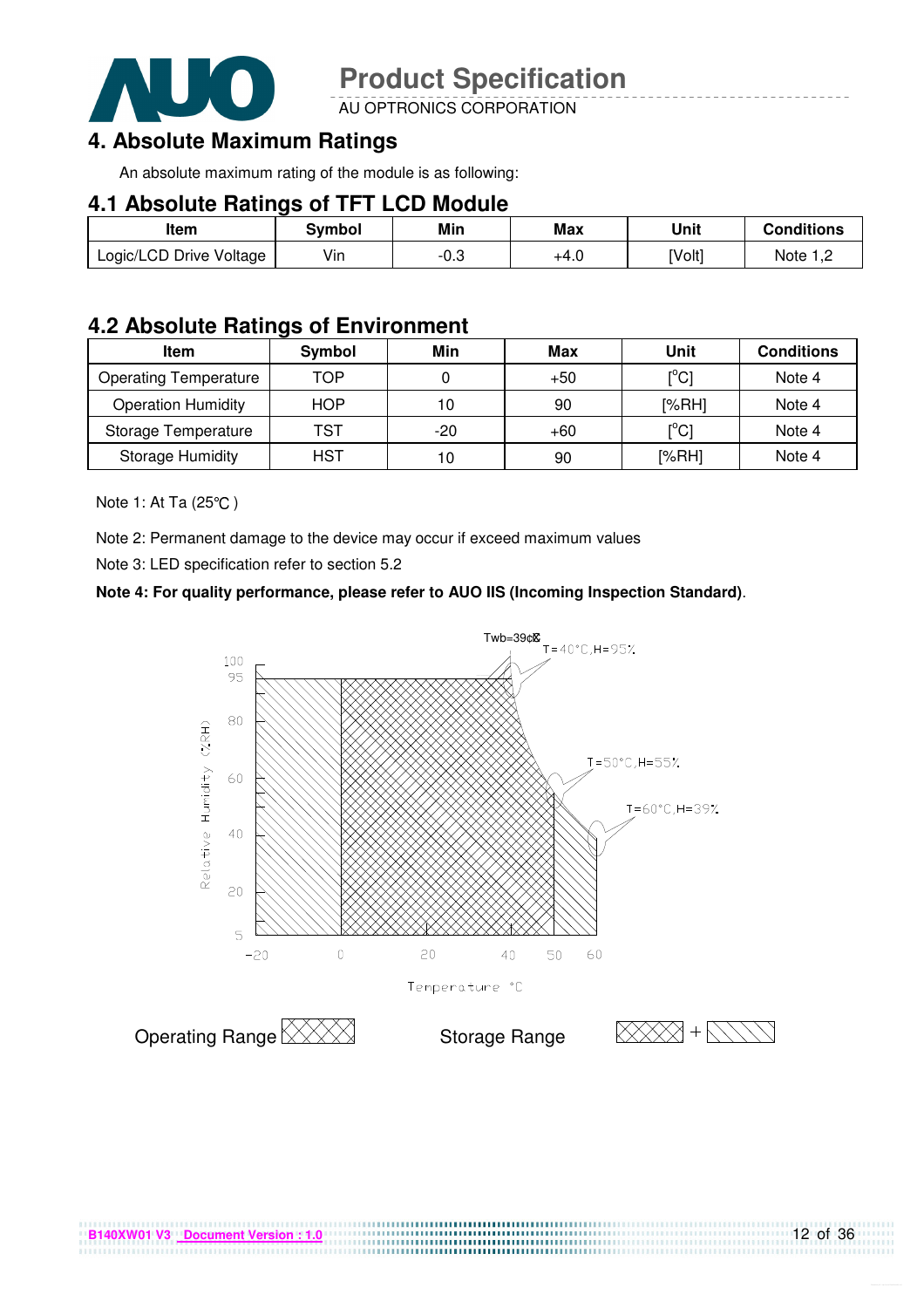AU OPTRONICS CORPORATION



### **5. Electrical characteristics**

### **5.1 TFT LCD Module**

#### **5.1.1 Power Specification**

Input power specifications are as follows;

The power specification are measured under 25°C and frame frenquency under 60Hz

| <b>Symble</b> | <b>Parameter</b>                         | Min                      | Typ | <b>Max</b> | <b>Units</b> | <b>Note</b> |
|---------------|------------------------------------------|--------------------------|-----|------------|--------------|-------------|
| <b>VDD</b>    | Logic/LCD Drive<br>Voltage               | 3.0                      | 3.3 | 3.6        | [Volt]       |             |
| <b>PDD</b>    | <b>VDD Power</b>                         | $\overline{\phantom{0}}$ | 1.1 | 1.2        | [Watt]       | Note $1/2$  |
| <b>IDD</b>    | <b>IDD Current</b>                       | $\blacksquare$           | 333 | 364        | [mA]         | Note $1/2$  |
| <b>IRush</b>  | <b>Inrush Current</b>                    | $\overline{\phantom{a}}$ |     | 2000       | [mA]         | Note 3      |
| <b>VDDrp</b>  | Allowable                                | $\overline{\phantom{a}}$ |     | 100        | [mV]         |             |
|               | Logic/LCD Drive<br><b>Ripple Voltage</b> |                          |     |            | $p-p$        |             |

Note 1 : Maximum Measurement Condition : Black Pattern

- Note 2 : Typical Measurement Condition: Mosaic Pattern
- Note 3 : Measure Condition





..............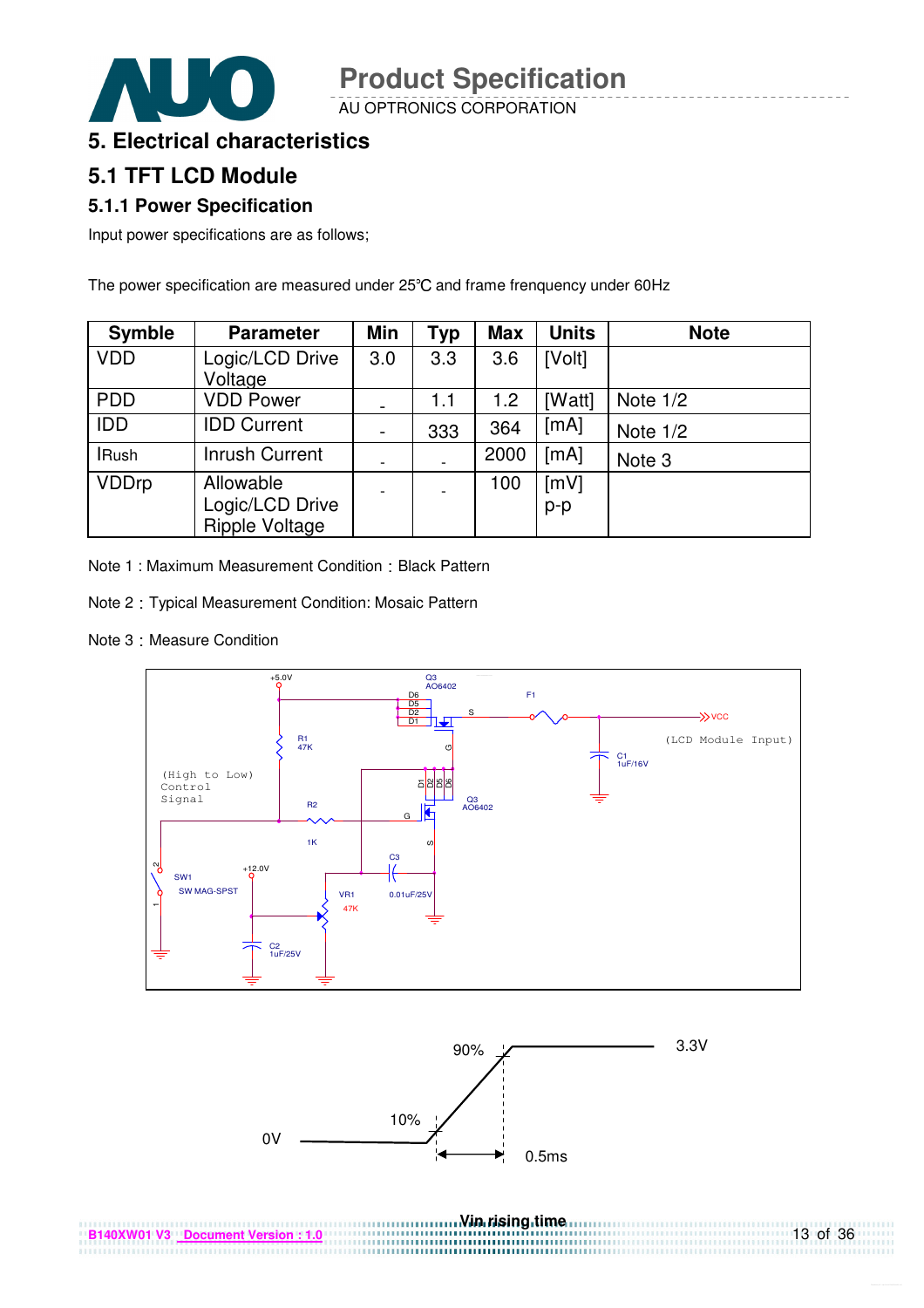

AU OPTRONICS CORPORATION

#### **5.1.2 Signal Electrical Characteristics**

Input signals shall be low or High-impedance state when VDD is off. It is recommended to refer the specifications of THC63LVDF84A (Thine Electronics Inc.) in detail.

Signal electrical characteristics are as follows;

| <b>Parameter</b> | <b>Condition</b>                                 | Min              | Typ | <b>Max</b>               | <b>Unit</b>        |
|------------------|--------------------------------------------------|------------------|-----|--------------------------|--------------------|
| Vth              | Differential Input High<br>Threshold (Vcm=+1.2V) |                  |     | 100<br>*note1            | $\lceil mV \rceil$ |
| Vtl              | Differential Input Low<br>Threshold (Vcm=+1.2V)  | $-100$<br>*note1 |     | $\overline{\phantom{0}}$ | [mV]               |
| Vcm              | Differential Input<br>Common Mode Voltage        | 0.05             | 1.2 | 1.9                      | [V]                |

Note: LVDS Signal Waveform

\*note1RxvcM=1.2V



,,,,,,,,,,,,,,,,,,,,,,,,,,,,,,,,,,,,,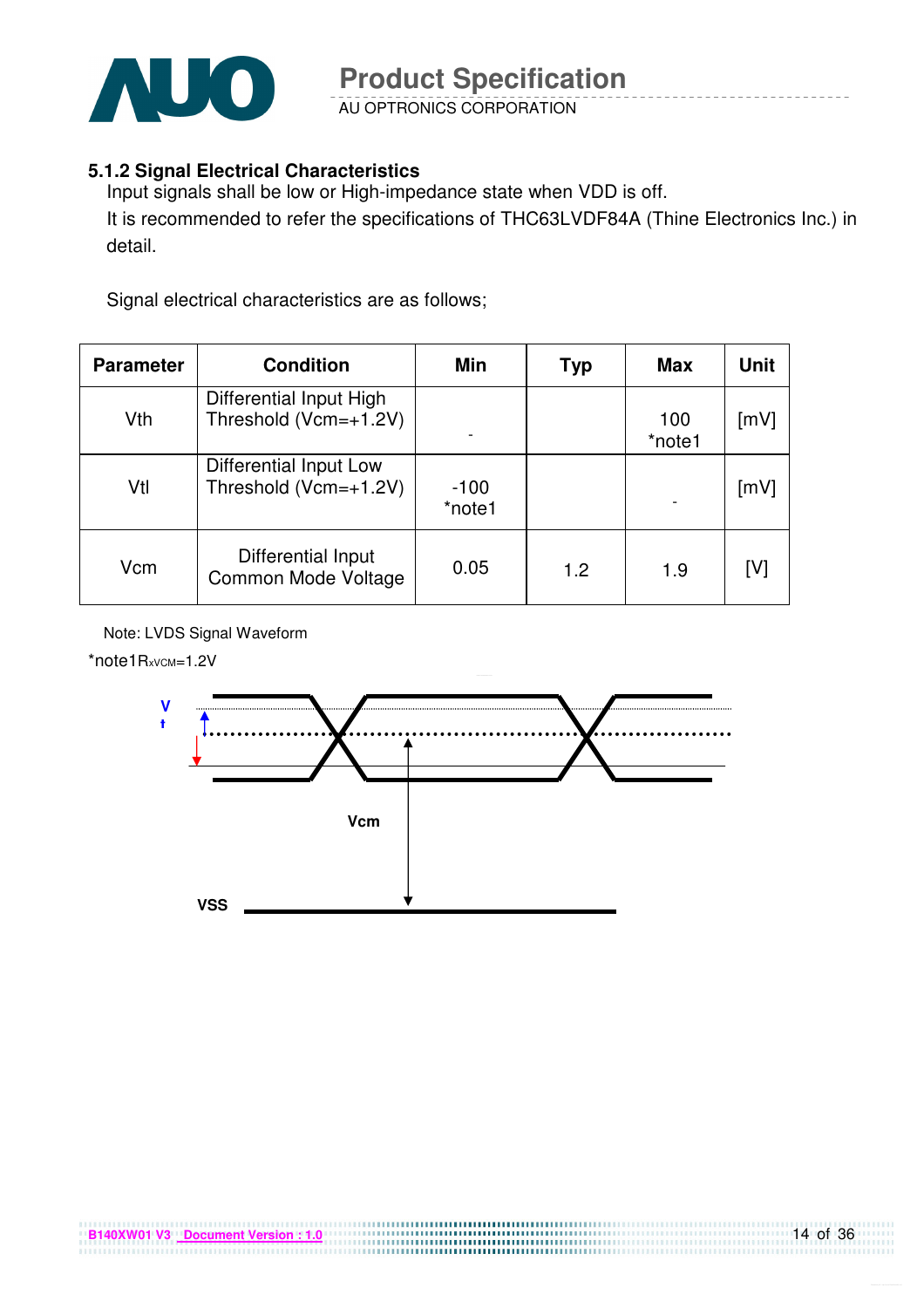

AU OPTRONICS CORPORATION

LED Parameter guideline for LED driving selection (Ref. Remark 1)

| <b>Parameter</b>                    | <b>Symbol</b>    | Min    | <b>Typ</b>      | <b>Max</b> | <b>Units</b>         | <b>Condition</b>                            |
|-------------------------------------|------------------|--------|-----------------|------------|----------------------|---------------------------------------------|
| <b>LED Forward Voltage</b>          | $V_F$            | 2.95   | 3.2             | 3.4        | [Volt]               | $(Ta=25^{\circ}C)$                          |
| <b>LED Forward Current</b>          | ΙF               |        | 20              | 20.6       | [mA]                 | $(Ta=25^{\circ}C)$                          |
| <b>LED Power</b><br>consumption     | $P_{LED}$        |        | 3.07            | 3.36       | [Watt]               | $(Ta=25^{\circ}C)$<br>Note 1                |
| <b>LED Driving Input</b><br>Voltage | V <sub>LED</sub> | 6      | 12 <sup>2</sup> | 21         | [Volt]               |                                             |
| <b>LED Life-Time</b>                | N/A              | 10,000 |                 |            | Hour                 | $(Ta=25^{\circ}C)$<br>$I_F=20$ mA<br>Note 2 |
| <b>Output PWM frequency</b>         | F <sub>PWM</sub> | 100    | 200             | 20K        | Hz                   |                                             |
| Duty ratio                          |                  | 5      |                 | 100        | $\frac{1}{\sqrt{2}}$ |                                             |

**Note 1:** Calculator value for reference IF×VF =P

**Note 2:** The LED life-time define as the estimated time to 50% degradation of initial luminous.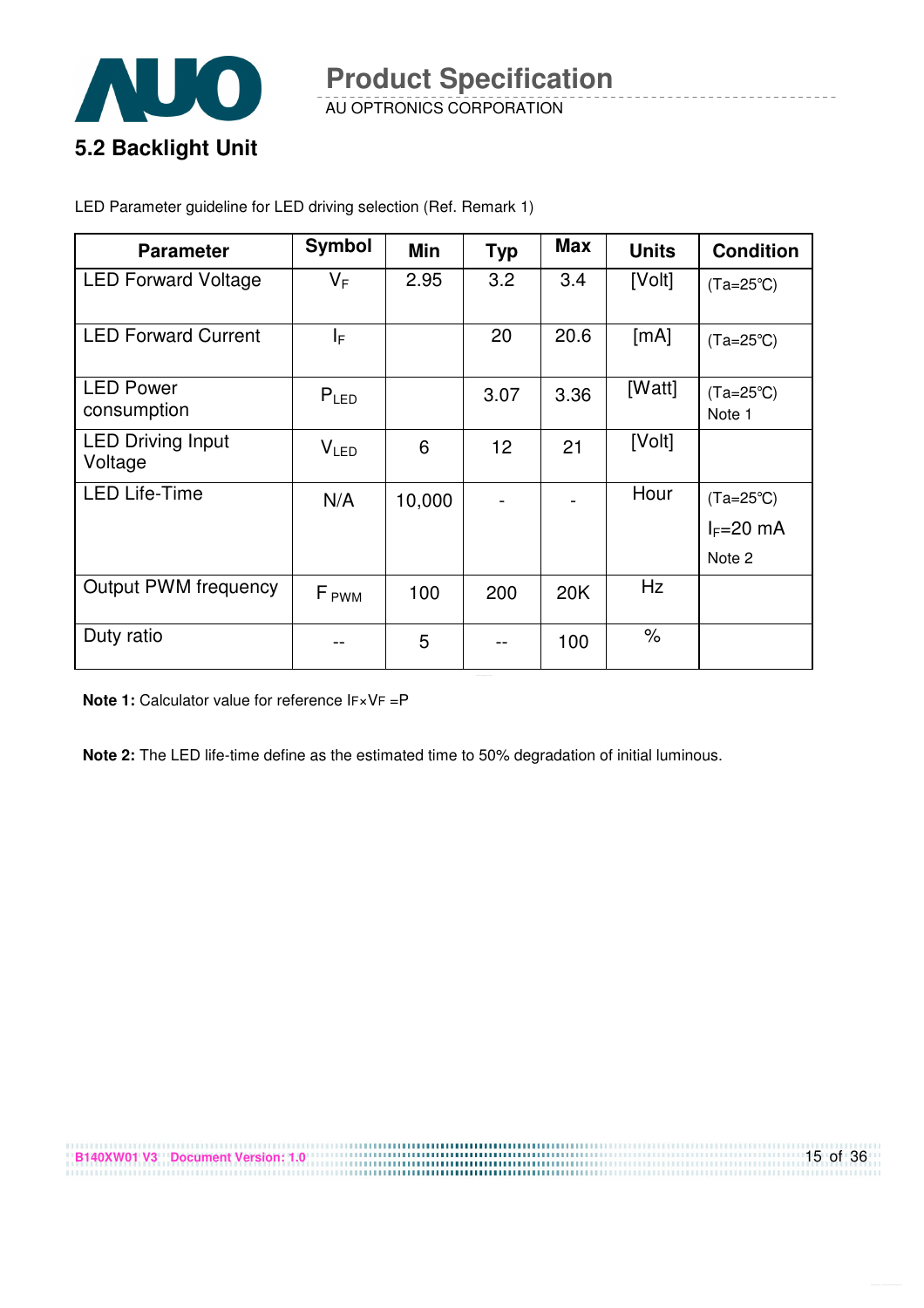

AU OPTRONICS CORPORATION **Product Specification** 

# **6. Signal Characteristic**

### **6.1 Pixel Format Image**

Following figure shows the relationship of the input signals and LCD pixel format.

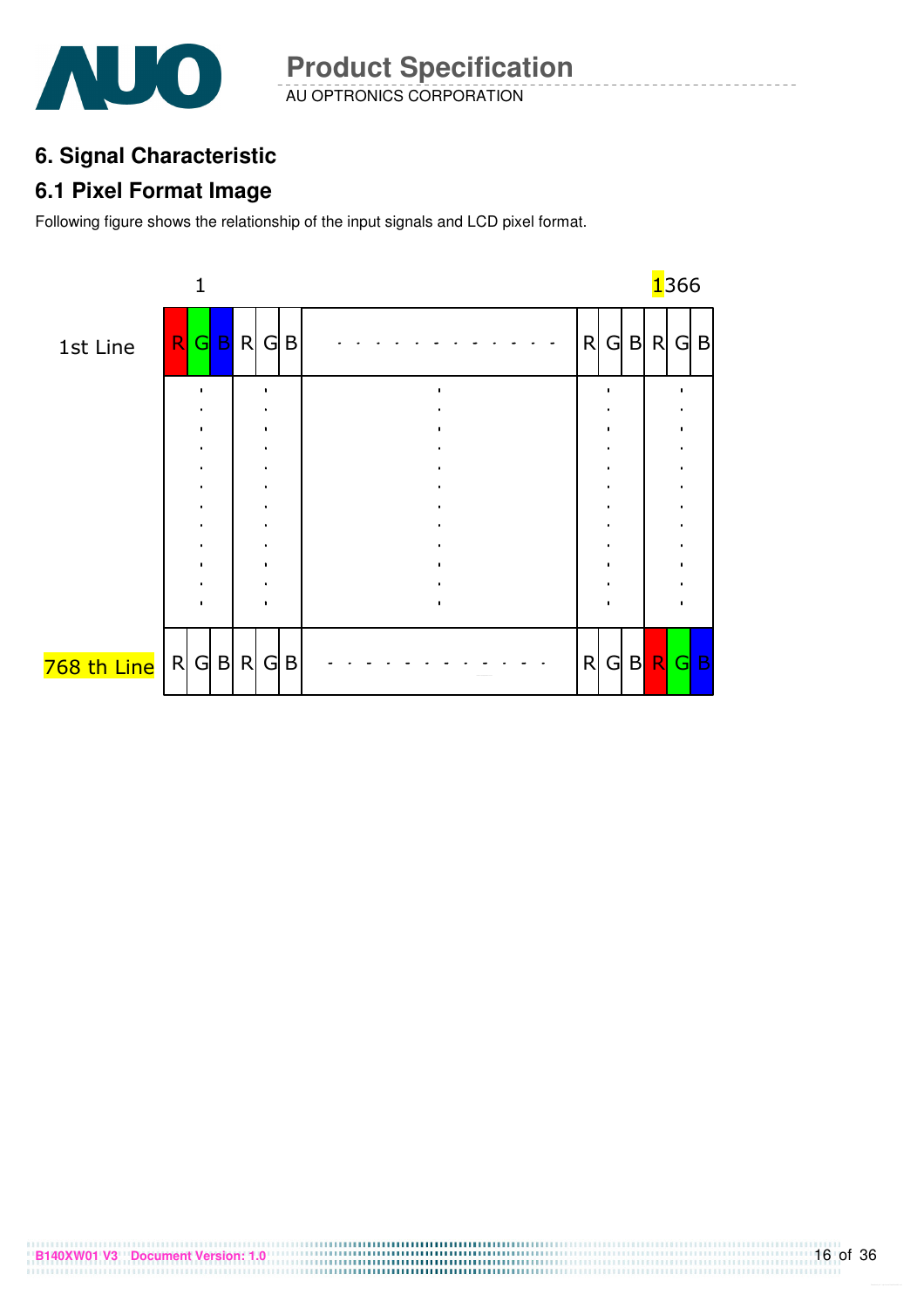

AU OPTRONICS CORPORATION

### **6.2 The input data format**



| <b>Signal Name</b>                                                                           | <b>Description</b>                                                                                                                                       |                                                                                                                                                 |
|----------------------------------------------------------------------------------------------|----------------------------------------------------------------------------------------------------------------------------------------------------------|-------------------------------------------------------------------------------------------------------------------------------------------------|
| R <sub>5</sub><br>R <sub>4</sub><br>R <sub>3</sub><br>R <sub>2</sub><br>R1<br>R <sub>0</sub> | Red Data 5 (MSB)<br>Red Data 4<br>Red Data 3<br>Red Data 2<br>Red Data 1<br>Red Data 0 (LSB)<br>Red-pixel Data                                           | Red-pixel Data<br>Each red pixel's brightness data consists of<br>these 6 bits pixel data.                                                      |
| G <sub>5</sub><br>G4<br>G <sub>3</sub><br>G <sub>2</sub><br>G <sub>1</sub><br>G <sub>0</sub> | Green Data 5 (MSB)<br>Green Data 4<br>Green Data 3<br>Green Data 2<br>Green Data 1<br>Green Data 0 (LSB)<br>Green-pixel Data                             | Green-pixel Data<br>Each green pixel's brightness data consists of<br>these 6 bits pixel data.                                                  |
| <b>B5</b><br><b>B4</b><br>B <sub>3</sub><br><b>B2</b><br><b>B1</b><br>B <sub>0</sub>         | Blue Data 5 (MSB)<br><b>Blue Data 4</b><br><b>Blue Data 3</b><br><b>Blue Data 2</b><br><b>Blue Data 1</b><br>Blue Data 0 (LSB)<br><b>Blue-pixel Data</b> | <b>Blue-pixel Data</b><br>Each blue pixel's brightness data consists of<br>these 6 bits pixel data.                                             |
| <b>RxCLKIN</b>                                                                               | Data Clock                                                                                                                                               | The signal is used to strobe the pixel data and<br>DE signals. All pixel data shall be valid at the<br>falling edge when the DE signal is high. |
| DE                                                                                           | <b>Display Timing</b>                                                                                                                                    | This signal is strobed at the falling edge of<br>RxCLKIN. When the signal is high, the pixel<br>data shall be valid to be displayed.            |
| VS                                                                                           | <b>Vertical Sync</b>                                                                                                                                     | The signal is synchronized to RxCLKIN.                                                                                                          |
| $\overline{\mathsf{HS}}$                                                                     | <b>Horizontal Sync</b>                                                                                                                                   | The signal is synchronized to RxCLKIN.                                                                                                          |

Note: Output signals from any system shall be low or High-impedance state when VDD is off.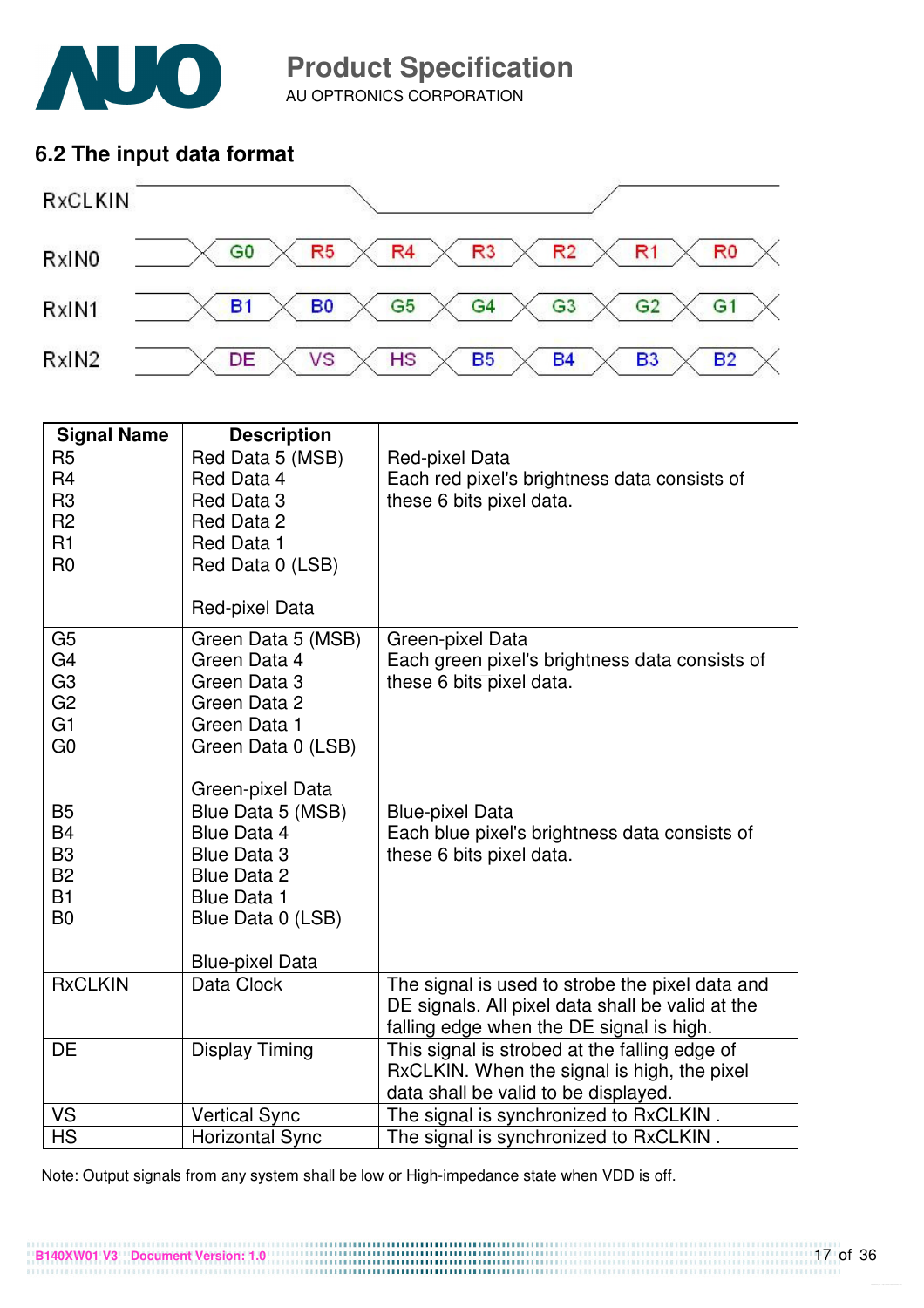

AU OPTRONICS CORPORATION

# **6.3 Integration Interface and Pin Assignment**

| Pin            | <b>Signal</b>    | <b>Description</b>                                         |
|----------------|------------------|------------------------------------------------------------|
| 1              |                  |                                                            |
|                | <b>NC</b>        | No Connection (Reserve)                                    |
| $\overline{2}$ | <b>VDD</b>       | PowerSupply, 3.3V(typical)                                 |
| 3              | <b>VDD</b>       | PowerSupply, 3.3V(typical)                                 |
| 4              | <b>VEEDID</b>    | DDC 3.3Vpower                                              |
| 5              | <b>TEST</b>      | PanelSelfTest-BIST                                         |
| 6              | <b>CIKEEDID</b>  | <b>DDCClock</b>                                            |
| 7              | <b>DATAEEDID</b> | <b>DDCData</b>                                             |
| 8              | Rin0-            | -LVDS differential data input(R0-R5,G0)(oddpixels)         |
| 9              | $Rin0+$          | +LVDSdifferential data input(R0-R5,G0)(oddpixels)          |
| 10             | <b>VSS</b>       | Ground-Shield                                              |
| 11             | Rin1-            | -LVDSdifferential data input(G1-G5,B0-B1)(oddpixels)       |
| 12             | $Rin1+$          | +LVDSdifferential data input(G1-G5,B0-B1)(oddpixels)       |
| 13             | <b>VSS</b>       | Ground-Shield                                              |
| 14             | Rin2-            | -LVDSdifferential data<br>input(B2-B5,HS,VS,DE)(oddpixels) |
| 15             | $Rin2+$          | +LVDSdifferential data<br>input(B2-B5,HS,VS,DE)(oddpixels) |
| 16             | <b>VSS</b>       | Ground-Shield                                              |
| 17             | CIkIN-           | -LVDSdifferential clock input(oddpixels)                   |
| 18             | $ClkIN+$         | +LVDSdifferential clock input(oddpixels)                   |
| 19             | <b>VSS</b>       | Ground-Shield                                              |
| 20             | <b>NC</b>        | No Connection (Reserve)                                    |
| 21             | <b>NC</b>        | No Connection (Reserve)                                    |
| 22             | <b>GND</b>       | Ground-Shield                                              |
| 23             | <b>NC</b>        | No Connection (Reserve)                                    |
| 24             | <b>NC</b>        | No Connection (Reserve)                                    |
| 25             | <b>GND</b>       | Ground-Shield                                              |
| 26             | <b>NC</b>        | No Connection (Reserve)                                    |
| 27             | <b>NC</b>        | No Connection (Reserve)                                    |
| 28             | <b>GND</b>       | Ground-Shield                                              |
| 29             | <b>NC</b>        | No Connection (Reserve)                                    |
| 30             | <b>NC</b>        | No Connection (Reserve)                                    |
| 31             | <b>VSSLED</b>    | <b>LED Ground</b>                                          |
| 32             | <b>VSSLED</b>    | <b>LED Ground</b>                                          |
| 33             | <b>VSSLED</b>    | <b>LED Ground</b>                                          |
| 34             | <b>NC</b>        | No Connection (Reserve)                                    |
| 35             | <b>PWM</b>       | System PWM Signal Input                                    |
| 36             | LED EN           | LED enable pin(+3V Input)                                  |
| 37             | <b>NC</b>        | No Connection (Reserve)                                    |
| 38             | <b>VLED</b>      | LED Power Supply 6V-21V                                    |
| 39             | <b>VLED</b>      | LED Power Supply 6V-21V                                    |
| 40             | <b>VLED</b>      | LED Power Supply 6V-21V                                    |
|                |                  |                                                            |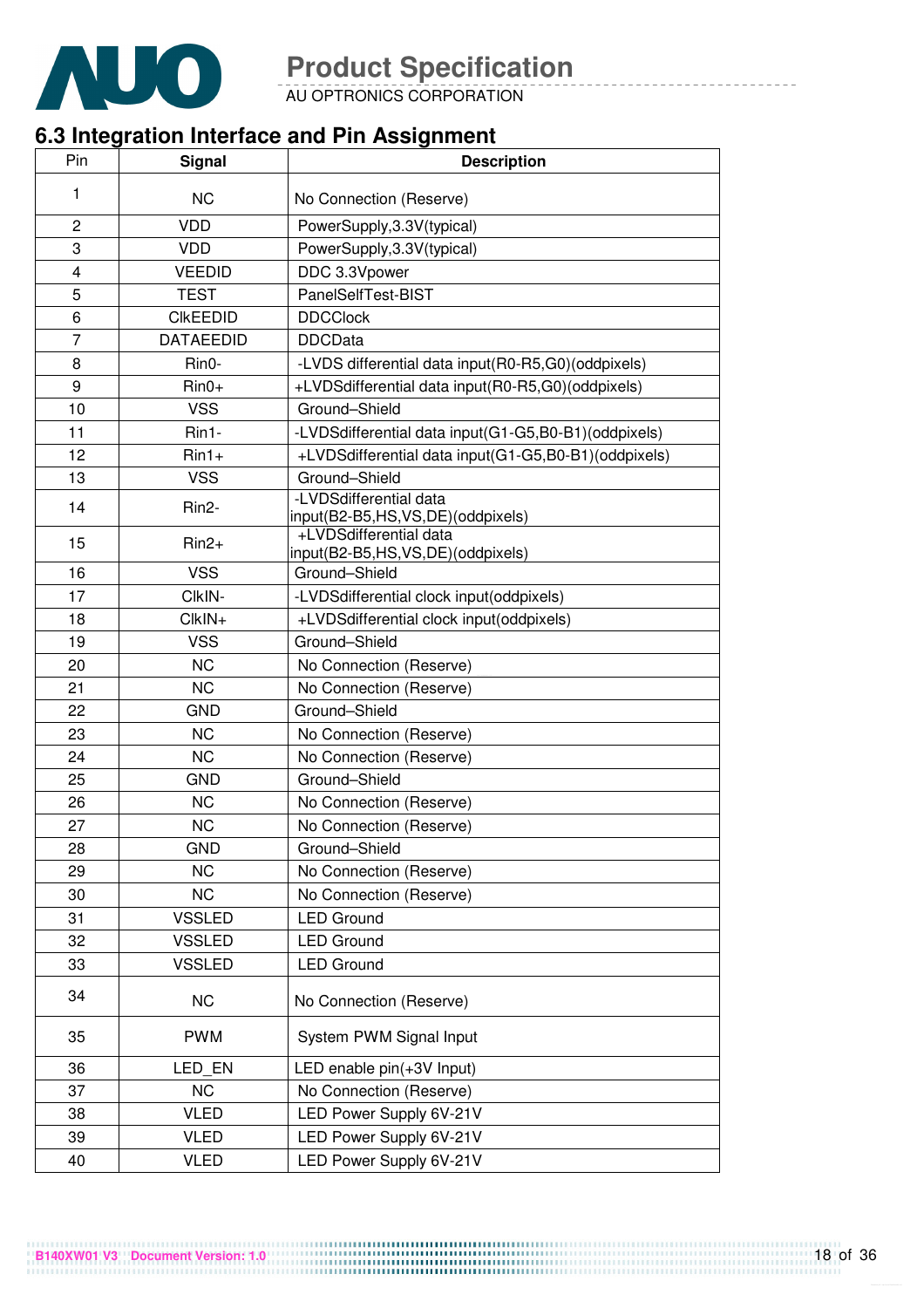

AU OPTRONICS CORPORATION

Note1: Start from right side



Note2: Input signals shall be low or High-impedance state when VDD is off.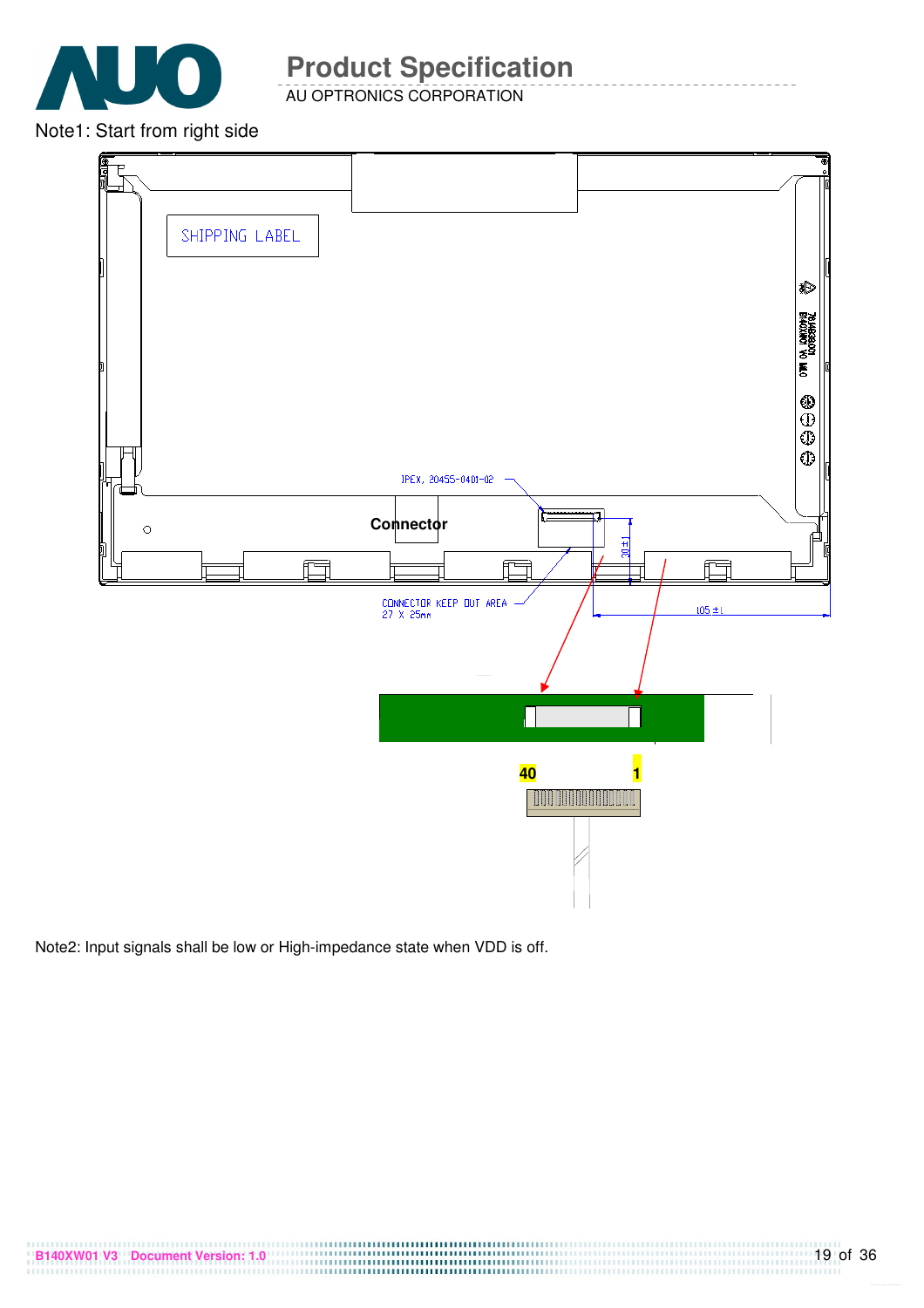

AU OPTRONICS CORPORATION

internal circuit of LVDS inputs are as following.

The module uses a 100ohm resistor between positive and negative data lines of each receiver input

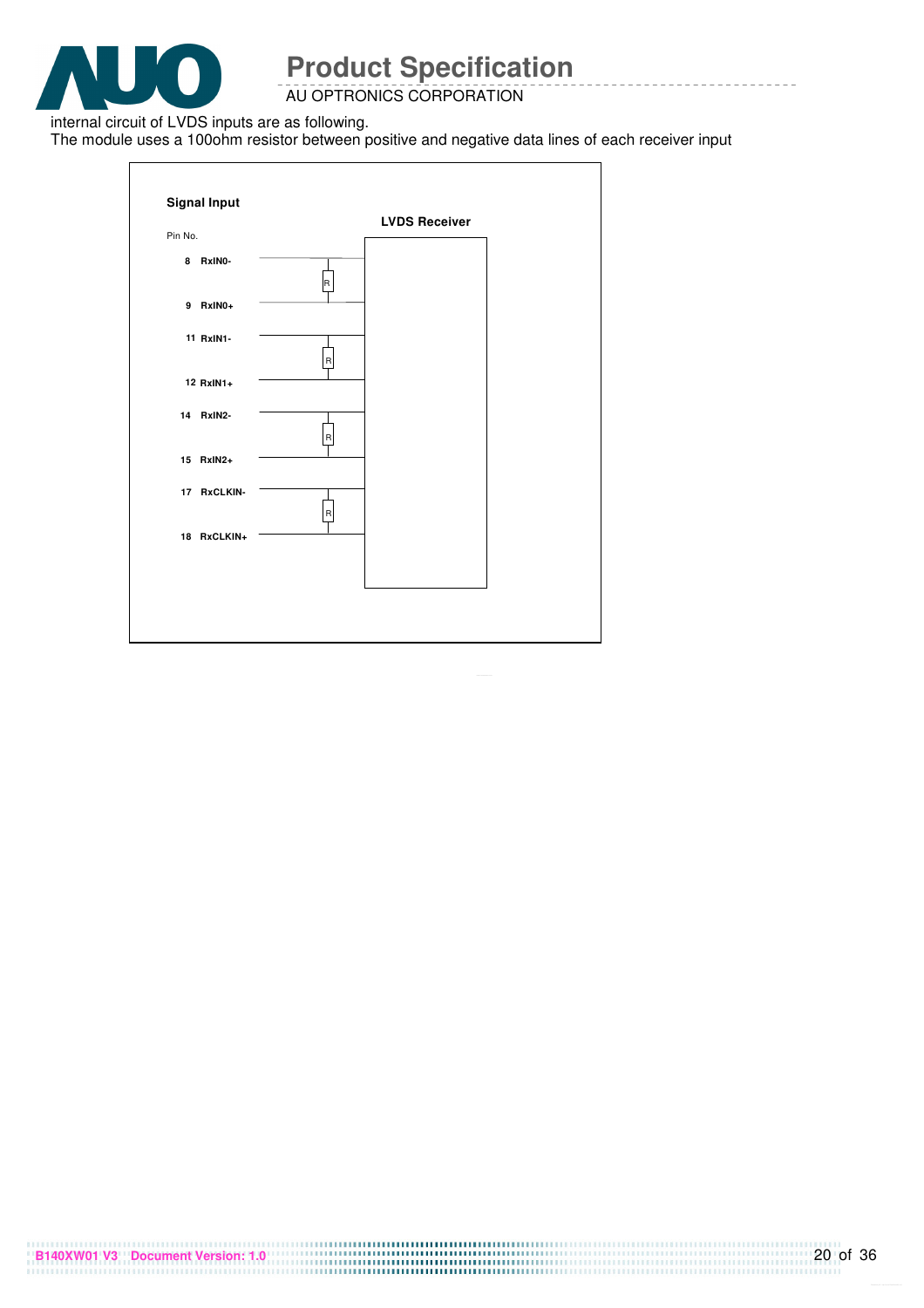

AU OPTRONICS CORPORATION **Product Specification** 

## **6.4 Interface Timing**

#### **6.4.1 Timing Characteristics**

Basically, interface timings should match the 1366x768 /60Hz manufacturing guide line timing.

| <b>Parameter</b>       |                 | Symbol                     | Min. | Typ. | Max.           | <b>Unit</b>                   |  |
|------------------------|-----------------|----------------------------|------|------|----------------|-------------------------------|--|
| <b>Frame Rate</b>      |                 | ٠                          | ٠    | 60   | $\blacksquare$ | Hz                            |  |
| <b>Clock frequency</b> |                 | $1/T_{\text{Clock}}$       | 65   | 72   | 85             | <b>MHz</b>                    |  |
|                        | <b>Period</b>   | $T_{V}$                    | 776  | 808  | 1023           |                               |  |
| <b>Vertical</b>        | <b>Active</b>   | $T_{VD}$                   |      | 768  |                | $T_{Line}$                    |  |
| <b>Section</b>         | <b>Blanking</b> | $T_{VB}$                   | 8    | 40   | 255            |                               |  |
|                        | <b>Period</b>   | $\mathsf{T}_\mathsf{H}$    | 1396 | 1606 | 2047           |                               |  |
| <b>Horizontal</b>      | <b>Active</b>   | $T_{HD}$                   |      | 1366 |                | $\textsf{T}_{\textsf{Clock}}$ |  |
| <b>Section</b>         | <b>Blanking</b> | $\mathsf{T}_{\mathsf{HB}}$ | 30   | 240  | 681            |                               |  |

Note : DE mode only

#### **6.4.2 Timing diagram**

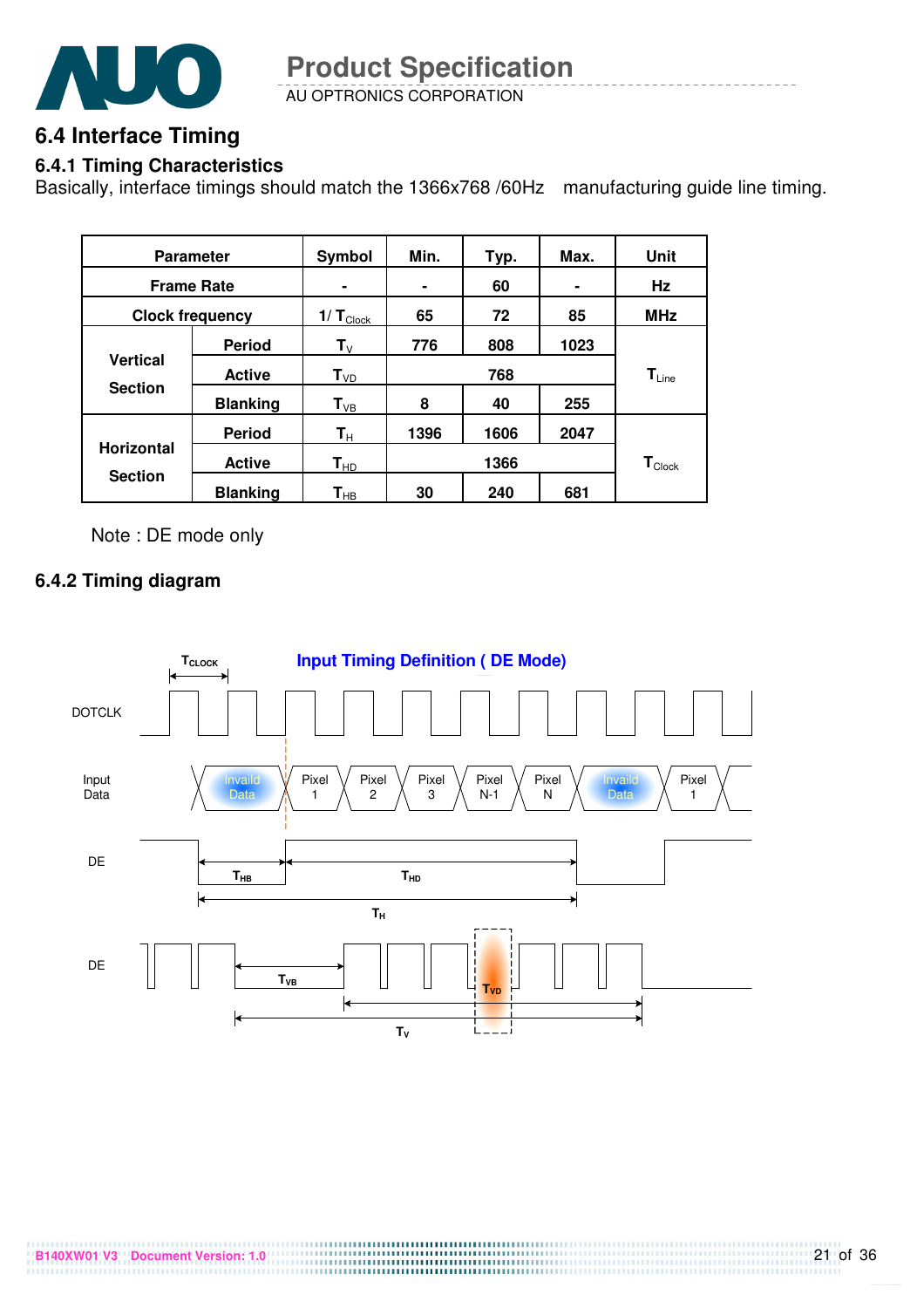

AU OPTRONICS CORPORATION **Product Specification** 

#### **6.5 Power ON/OFF Sequence**

VDD power on/off sequence is as follows. Interface signals are also shown in the chart. Signals from any system shall be Hi-Z state or low level when VDD is off



#### **Power Sequence Timing**

| Parameter      | Min.        | Typ.           | Max.           | <b>Units</b> |
|----------------|-------------|----------------|----------------|--------------|
| <b>T1</b>      | 0.5         | ٠              | 10             |              |
| T <sub>2</sub> | $\mathbf 0$ | $\blacksquare$ | 50             |              |
| T <sub>3</sub> | $\bf{0}$    | ٠              | 50             |              |
| <b>T4</b>      | 400         | ٠              | $\blacksquare$ | ms           |
| T <sub>5</sub> | 200         | ٠              | ۰              |              |
| T <sub>6</sub> | 200         | ٠              |                |              |
| T7             | $\bf{0}$    | ٠              | 10             |              |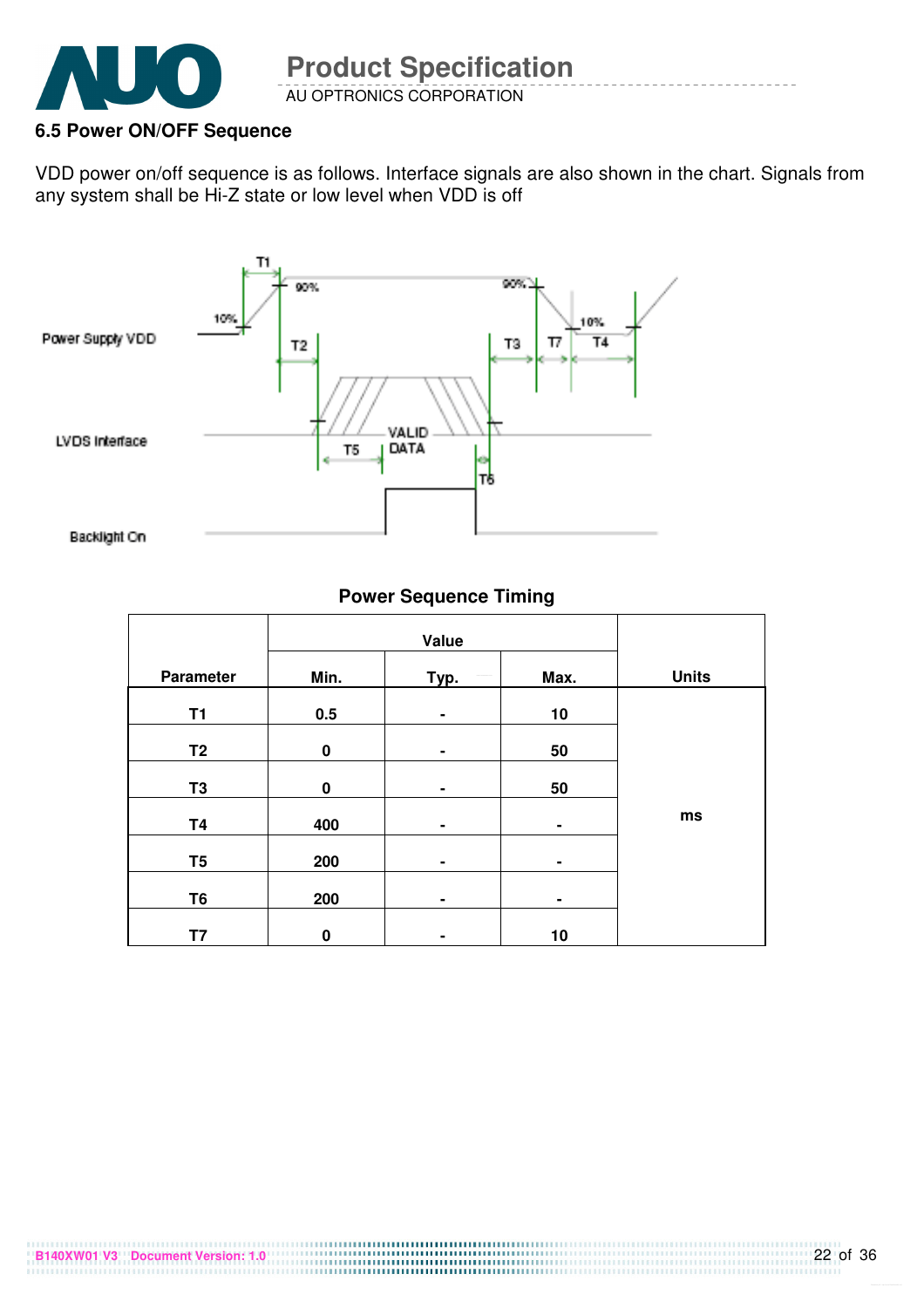

AU OPTRONICS CORPORATION

#### LED on/off sequence is as follows. Interface signals are also shown in the chart.



| Symbol         | Min | Typ | Max | Unit |
|----------------|-----|-----|-----|------|
| <b>T1</b>      | 10  |     |     |      |
| T <sub>2</sub> | 10  |     |     |      |
| T <sub>3</sub> | 50  |     |     | ms   |
| <b>T4</b>      | U   |     |     |      |
| T5             | 10  |     |     |      |

Note: The duty of LED dimming signal should be more than 20% in T2 and T3.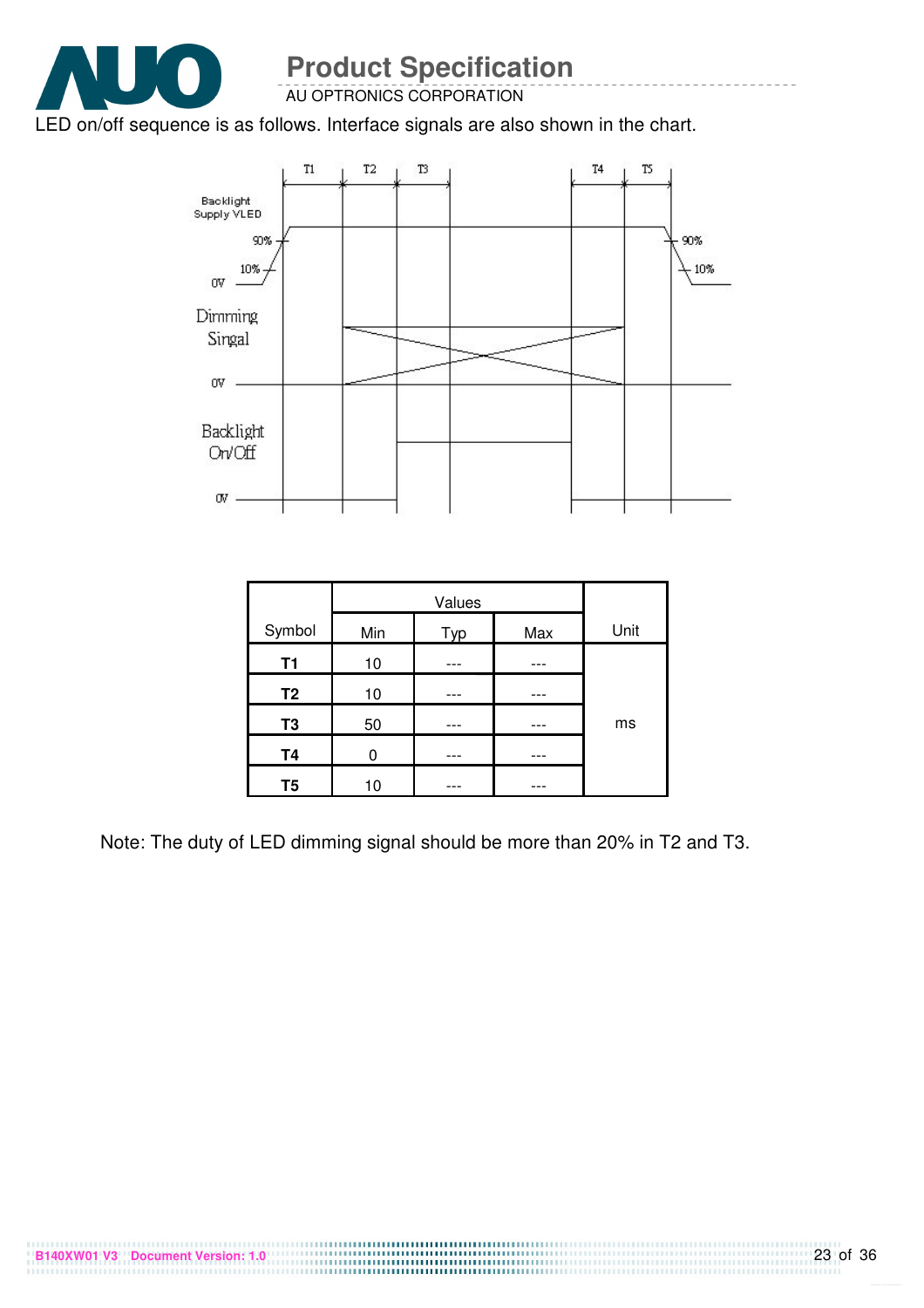

# **7. Connector Description**

Physical interface is described as for the connector on module.

These connectors are capable of accommodating the following signals and will be following components.

## **7.1 TFT LCD Module**

| <b>Connector Name / Designation</b> | <b>For Signal Connector</b> |
|-------------------------------------|-----------------------------|
| Manufacturer                        | <b>IPEX</b>                 |
| Type / Part Number                  | <b>IPEX 20455-040E-12</b>   |
| <b>Mating Housing/Part Number</b>   | <b>IPEX 20453-040T-11</b>   |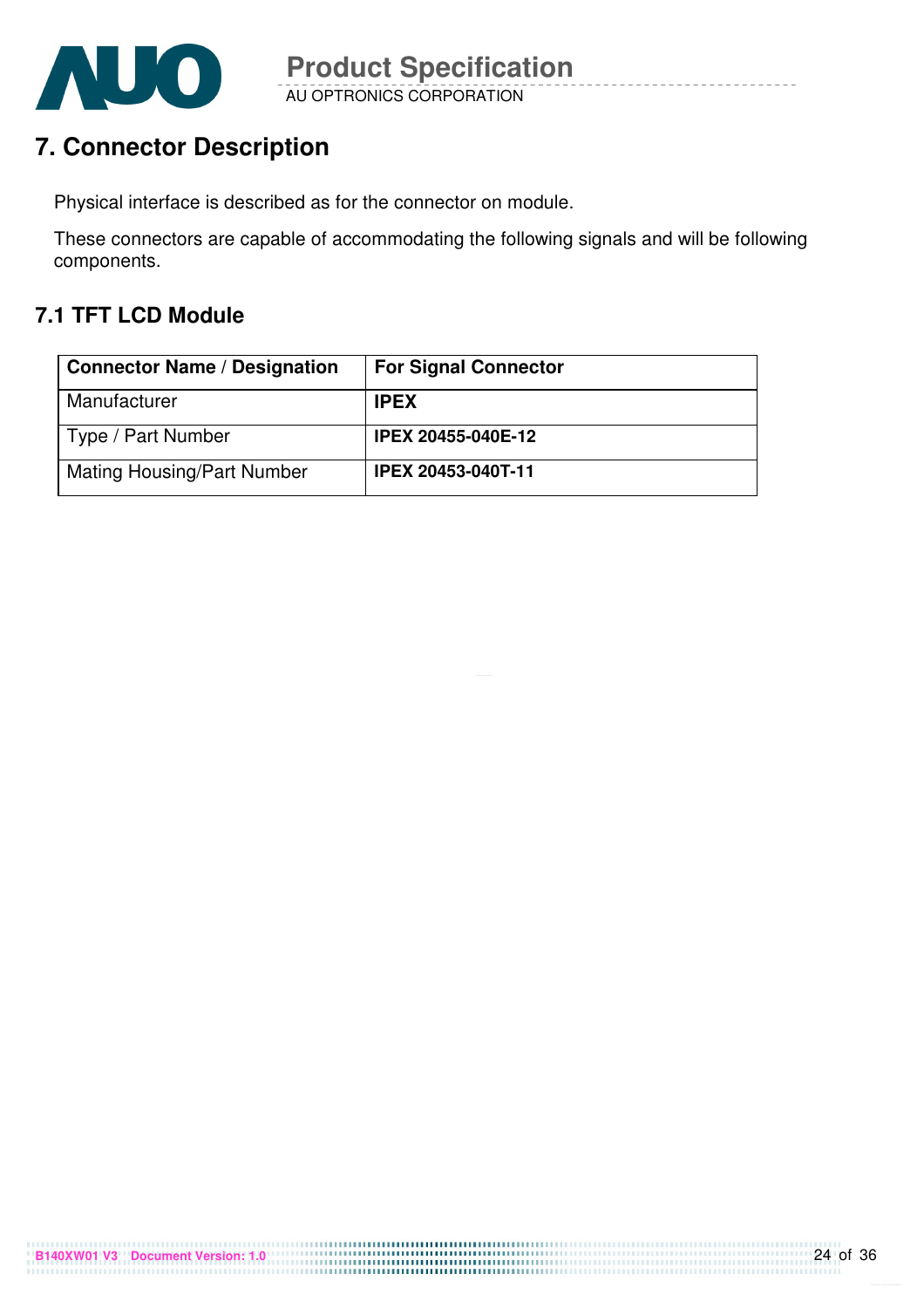

# **8. LED Driving Specification**

### **8.1 Connector Description**

It is a intergrative interface and comibe into LVDS connector. The type and mating refer to section 7.

## **8.2 Pin Assignment**

Ref. to 6.3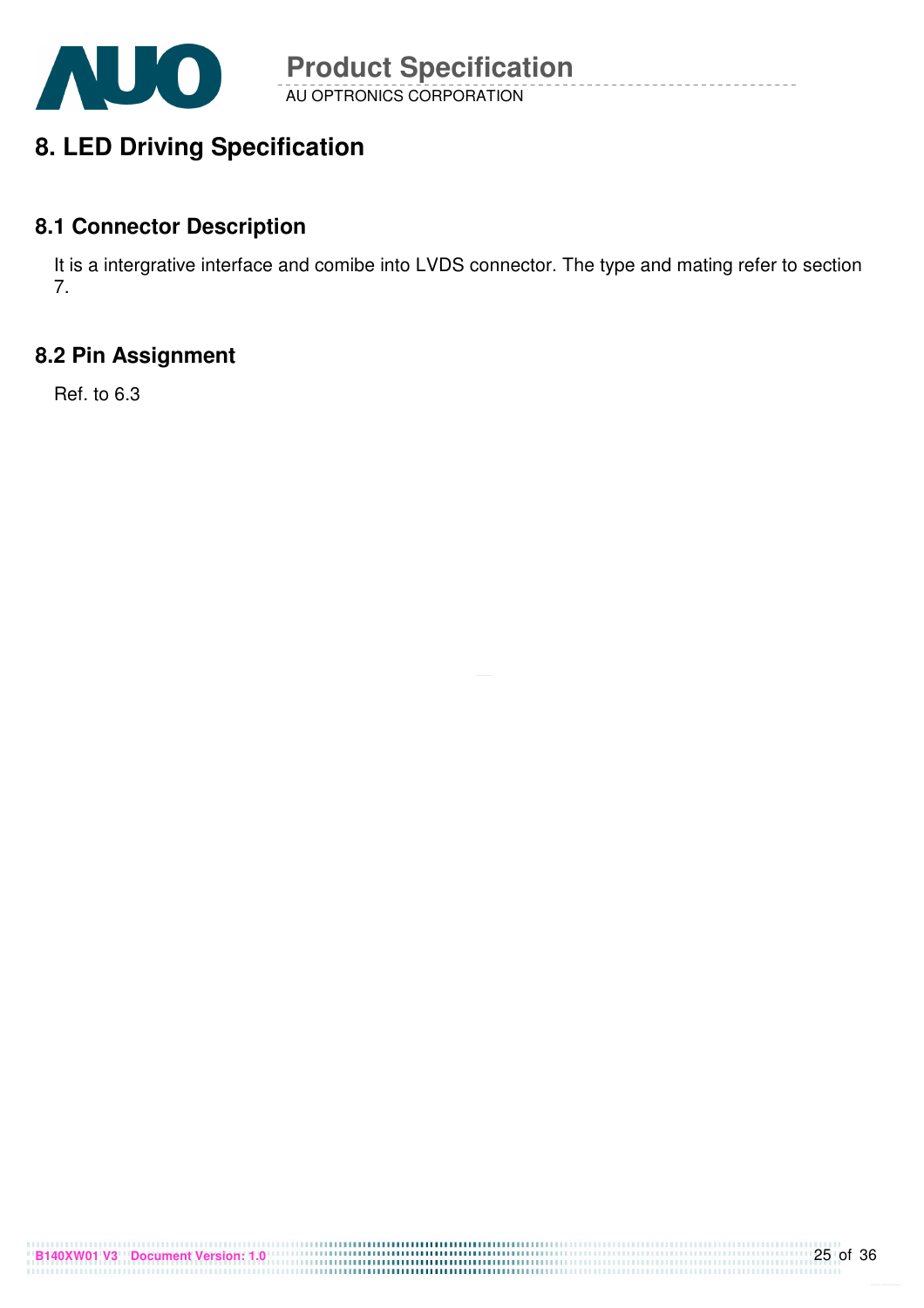

AU OPTRONICS CORPORATION **Product Specification** 

## **9. Vibration and Shock Test**

### **9.1 Vibration Test**

**Test Spec:** 

- **•** Test method: Non-Operation
- Acceleration: 1.5 G
- Frequency: 10 500Hz Random
- Sweep: 30 Minutes each Axis (X, Y, Z)

### **9.2 Shock Test Spec:**

#### **Test Spec:**

- **•** Test method: Non-Operation
- Acceleration: 220 G, Half sine wave
- Active time: 2 ms
- Pulse: X,Y,Z .one time for each side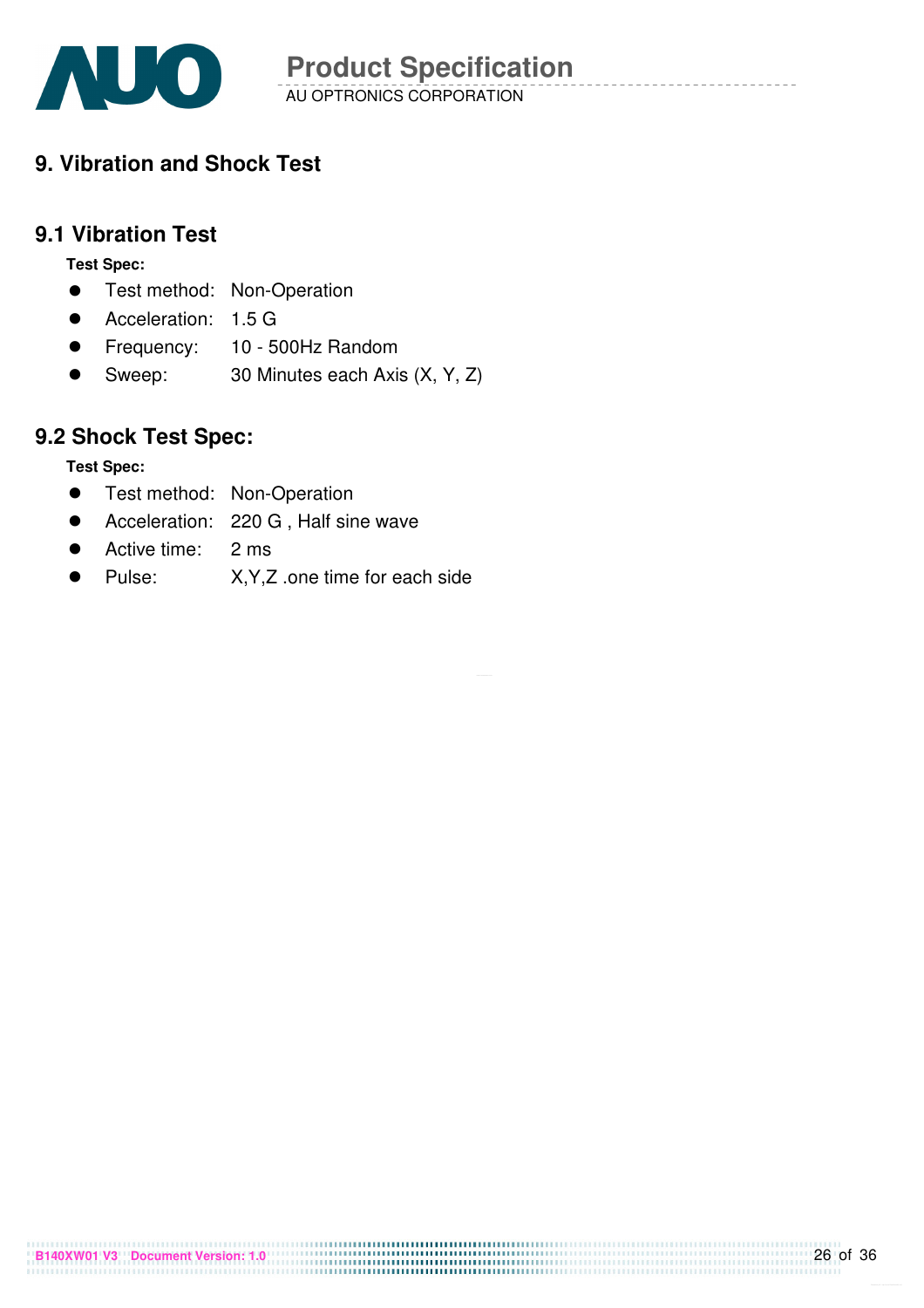

AU OPTRONICS CORPORATION **Product Specification** 

## **10. Reliability**

| <b>Items</b>                                | <b>Required Condition</b>                       | <b>Note</b> |
|---------------------------------------------|-------------------------------------------------|-------------|
| <b>Temperature</b><br><b>Humidity Bias</b>  | Ta= 40°C, 90%RH, 300h                           |             |
| <b>High Temperature</b><br><b>Operation</b> | Ta= $50^{\circ}$ C, Dry, 300h                   |             |
| <b>Low Temperature</b><br><b>Operation</b>  | Ta= 0°C, 300h                                   |             |
| <b>High Temperature</b><br><b>Storage</b>   | Ta= 60℃, 300h                                   |             |
| <b>Low Temperature</b><br><b>Storage</b>    | Ta= -20°C, 250h                                 |             |
| <b>Thermal Shock</b><br>Test                | Ta=-20°Cto 60°C, Duration at 30 min, 100 cycles |             |
| <b>ESD</b>                                  | Contact: ±8 KV                                  | Note 1      |
|                                             | Air : ±15 KV                                    |             |

**Note1:** According to EN 61000-4-2 , ESD class B: Some performance degradation allowed. No data lost

. Self-recoverable. No hardware failures.

**Remark:** MTBF (Excluding the LED): 30,000 hours with a confidence level 90%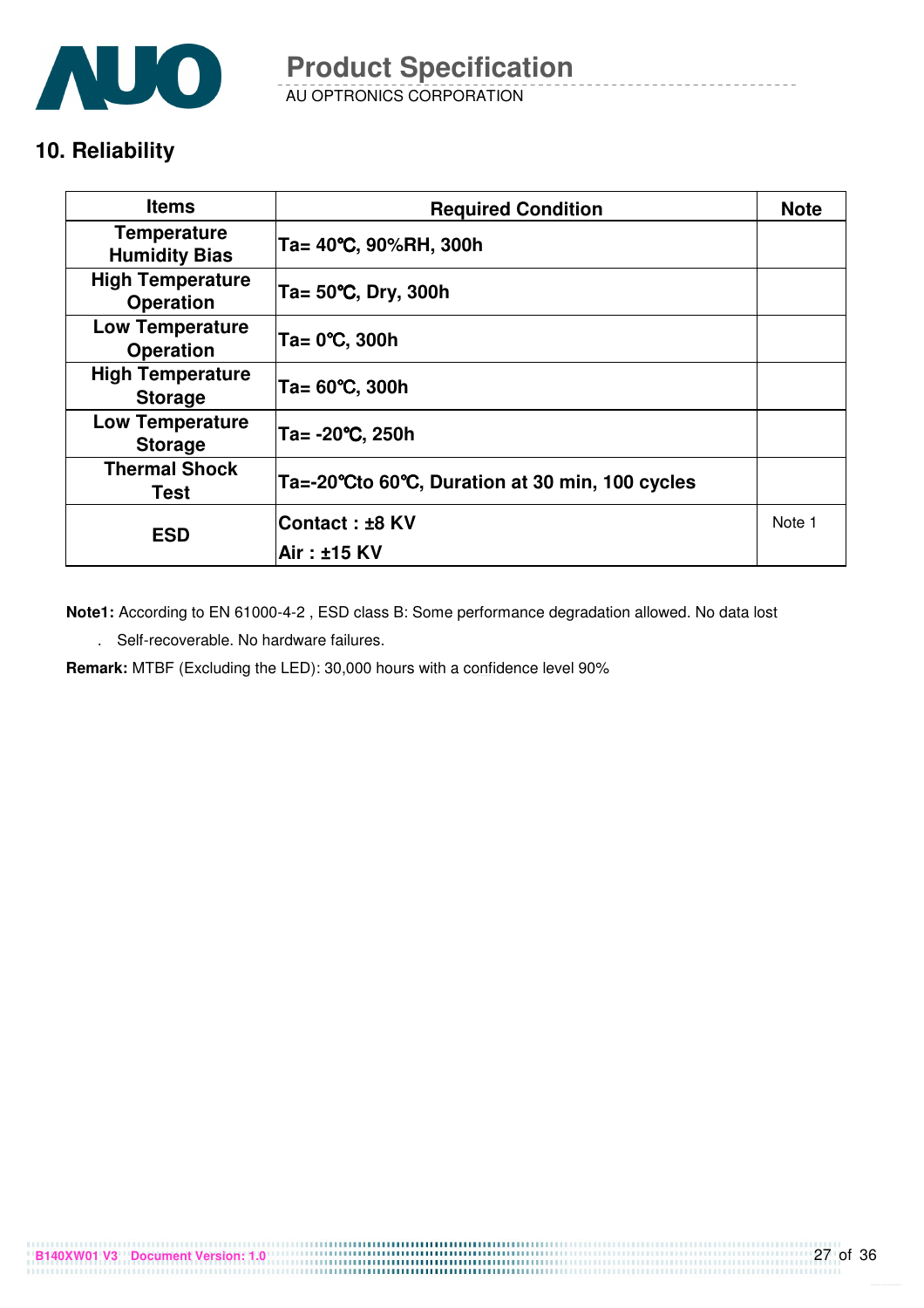

## **11. Mechanical Characteristics**

## **11.1 LCM Outline Dimension**

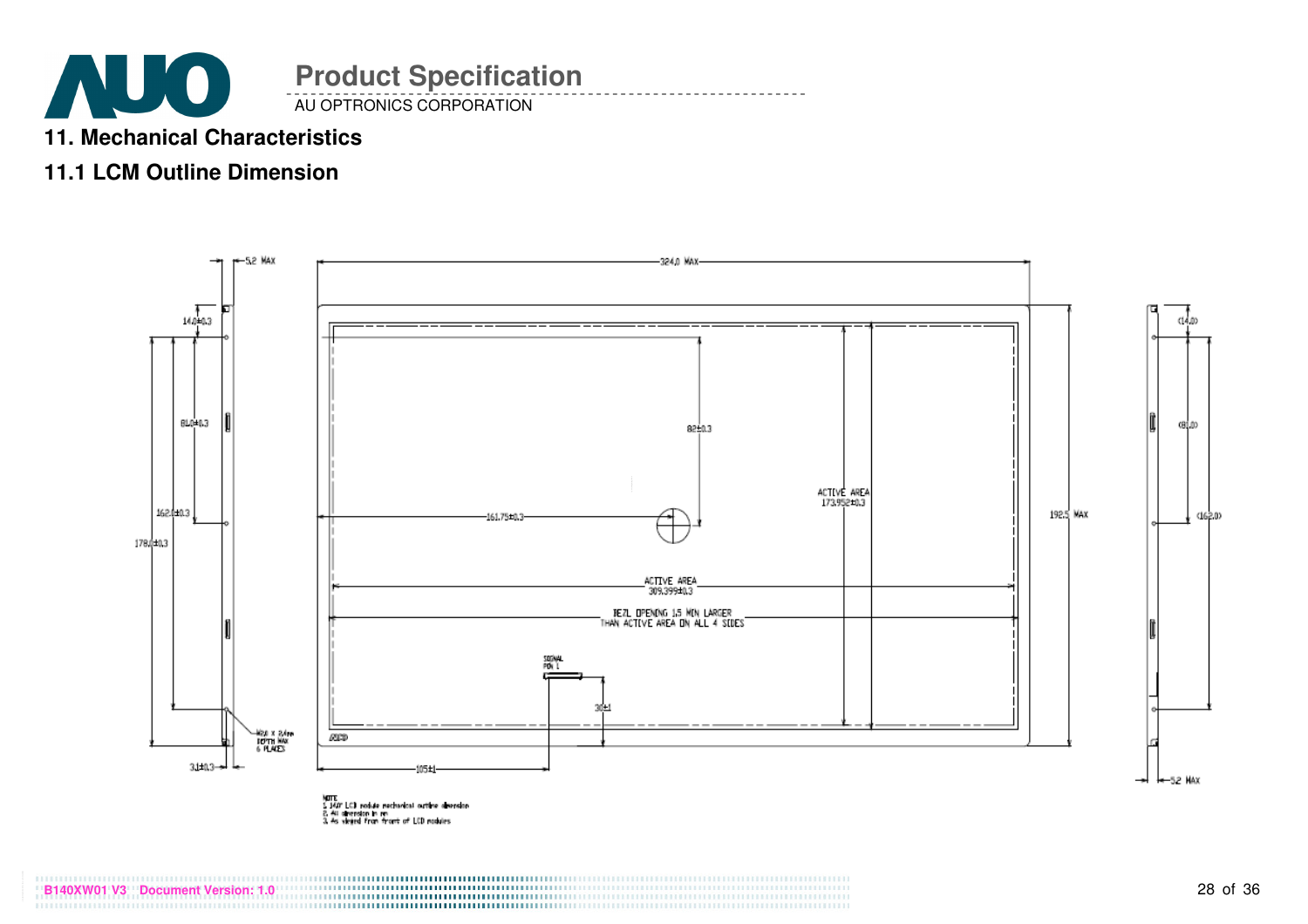

AU OPTRONICS CORPORATION

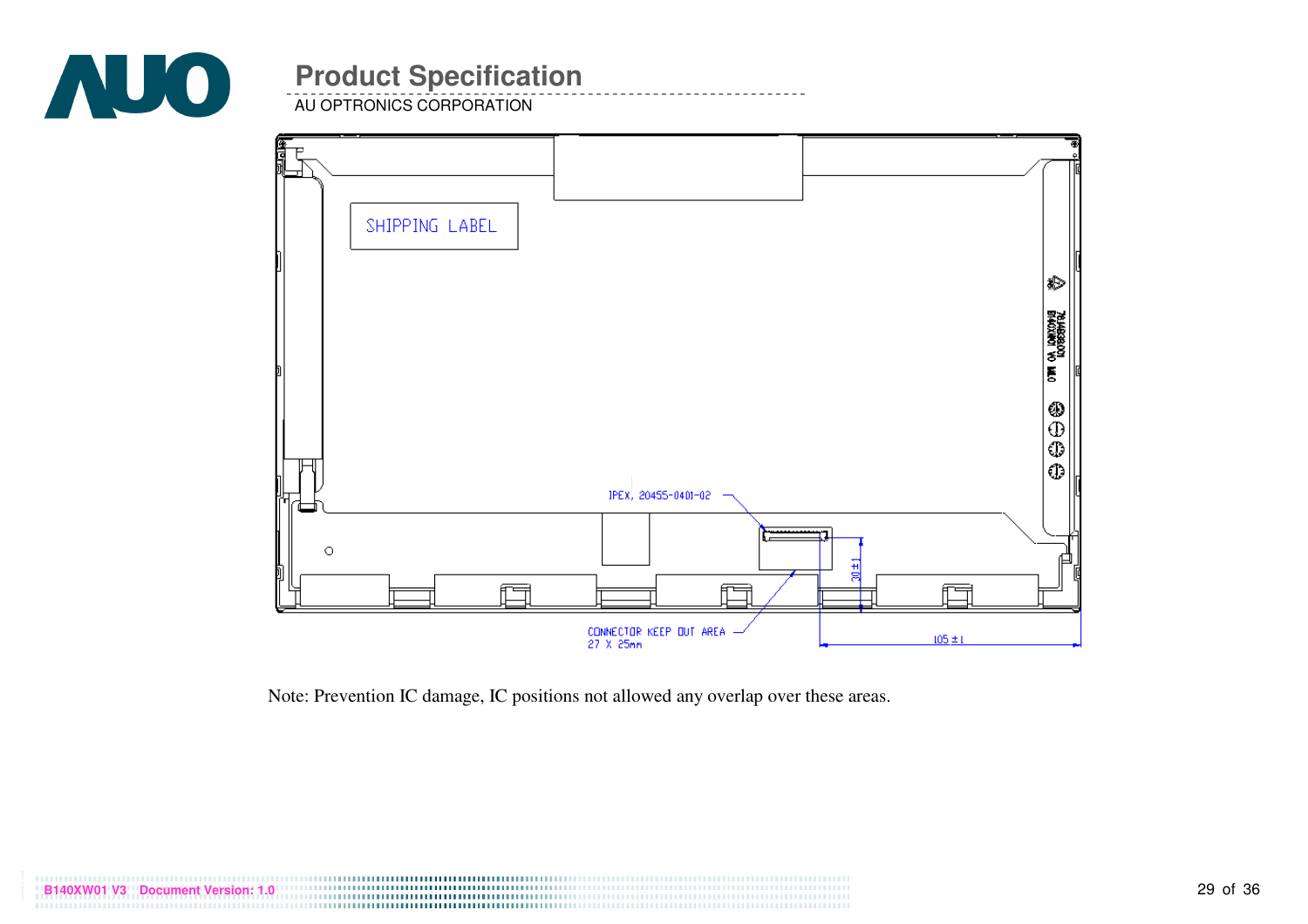

**B140XW01 V3 Document Version: 1.0** 

# **Product Specification**

AU OPTRONICS CORPORATION

## **11.2 Screw Hole Depth and Center Position**

Screw hole minimum depth, from side surface = 2.35 mm (See drawing)

Screw hole center location, from front surface =  $3.1 \pm 0.2$ mm (See drawing) Screw Torque: Maximum 2.5 kgf-cm

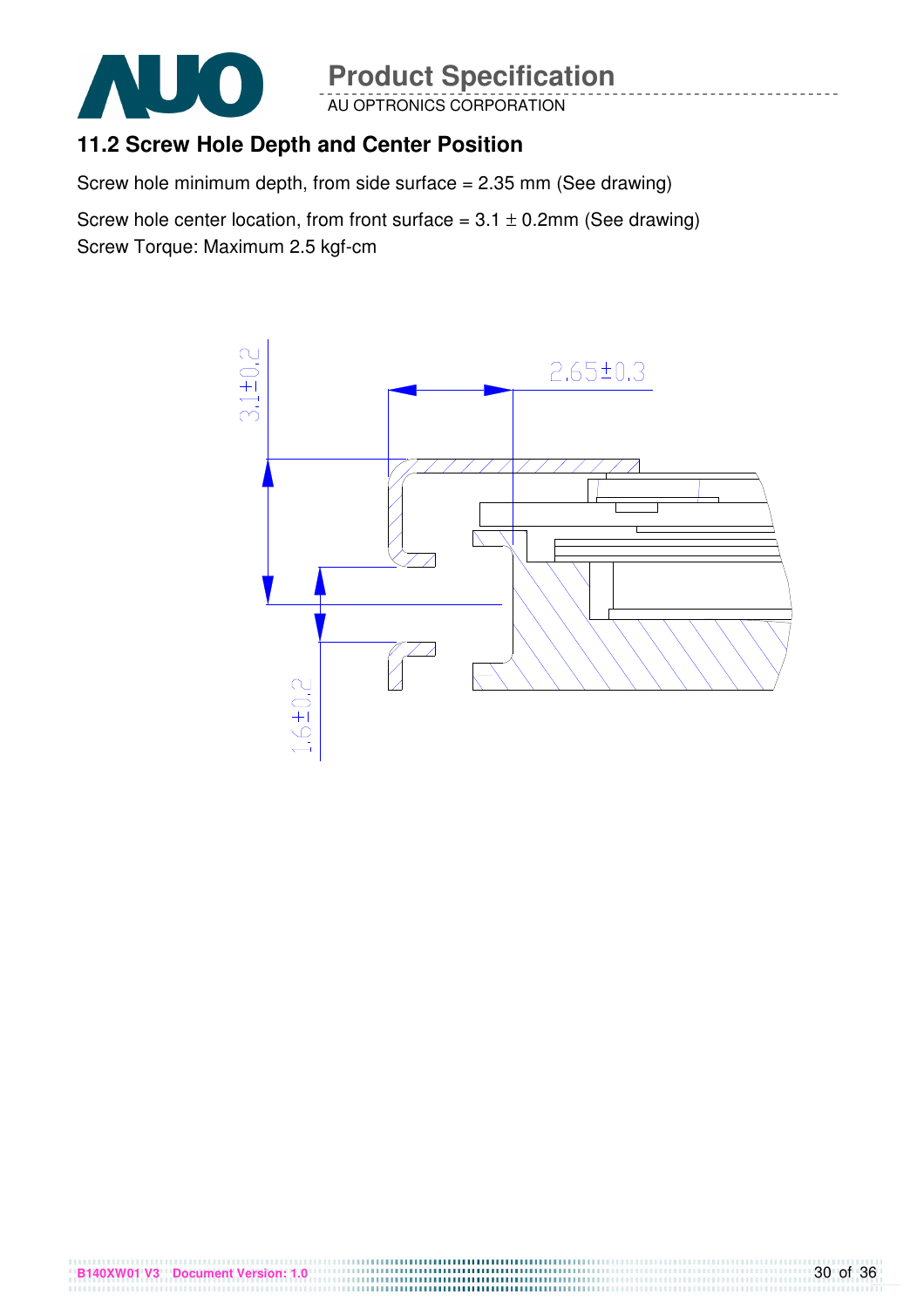

AU OPTRONICS CORPORATION **Product Specification** 

**12. Shipping and Package**

# **12.1 Shipping Label Format**

Size :90 mm(length) x35mm(width)



| $\mathsf{H}/\mathsf{W}$ | <b>Source IC</b>    | <b>Gate IC</b>          |
|-------------------------|---------------------|-------------------------|
| 0Α                      | <b>OVATEK</b><br>NC | VATCK<br>NC.<br>'YAI EN |

**B140XW01 V3 Document Version: 1.0**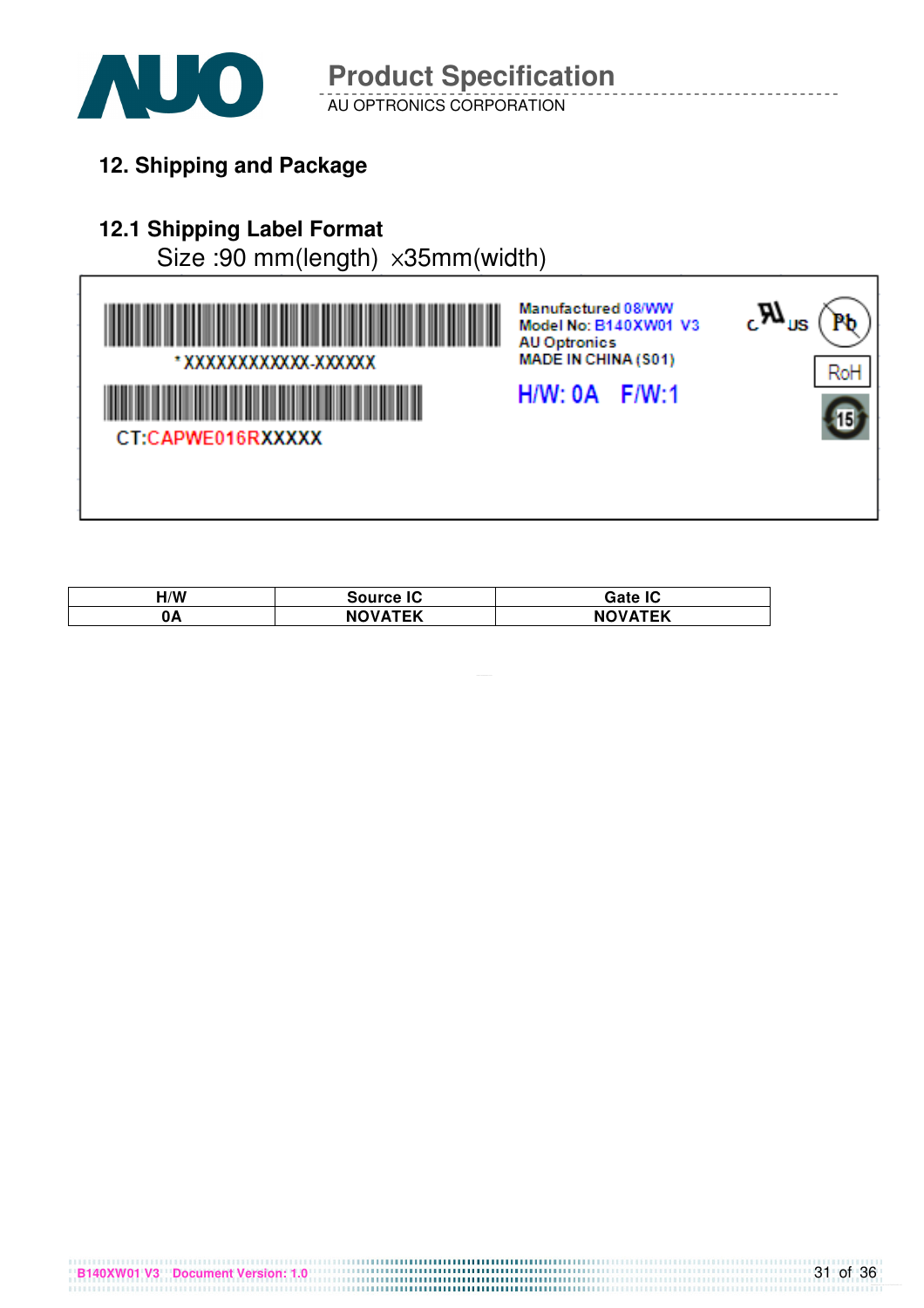

AU OPTRONICS CORPORATION

### **12.2 Carton package**

**B140XW01 V3 Document Version: 1.0** 

Carton Label: 80mm \* 40mm



The outside dimension of carton is 454(L)mm\* 376(W)mm\* 302(H)mm, carton and cushion weight are 2200g

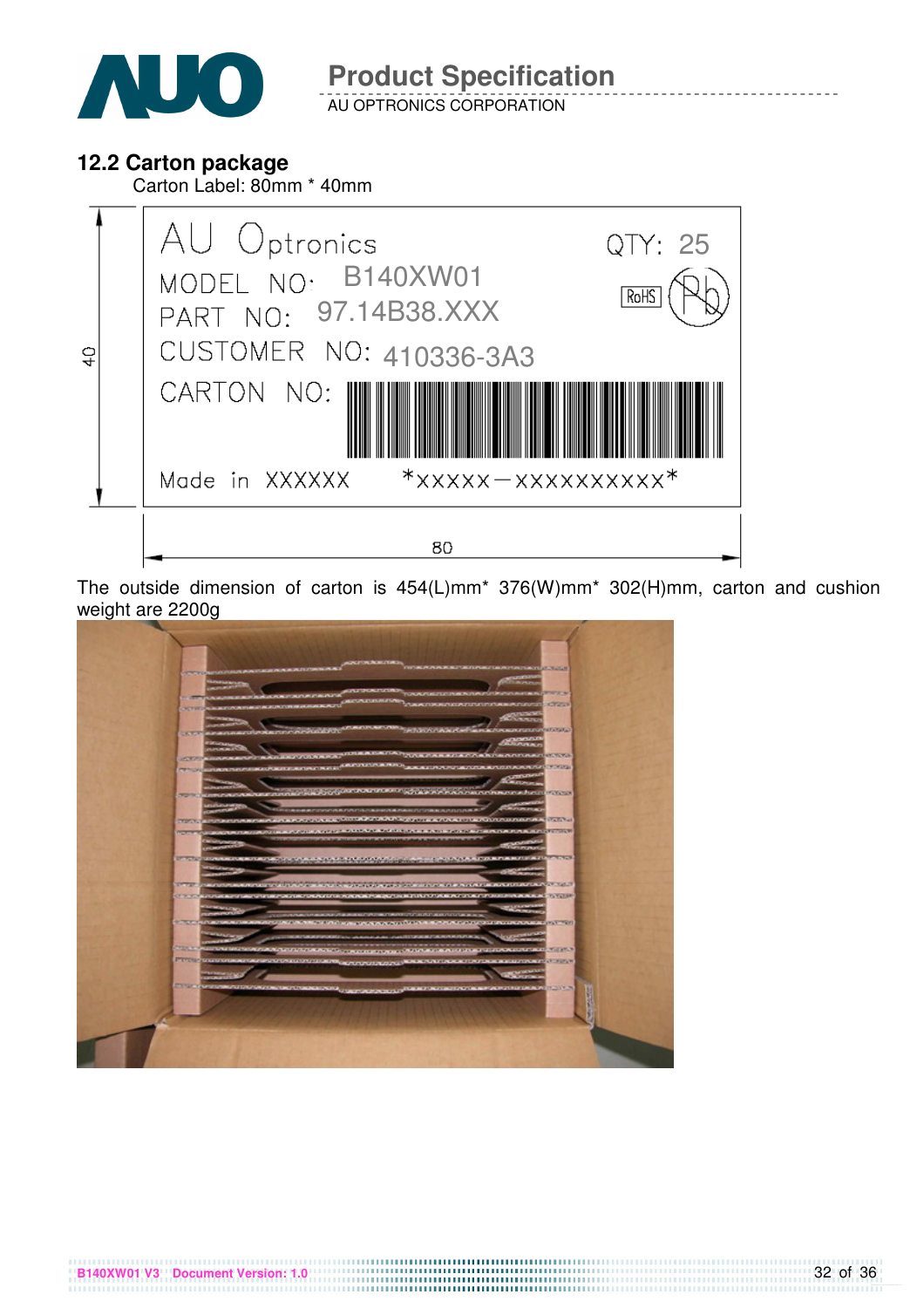

AU OPTRONICS CORPORATION

### **12.3 Shipping package of palletizing sequence**

**B140XW01 V3 Document Version: 1.0** 

The outside dimension of Pallet is 114(L)mm\* 83(W)mm\* 13.8(H)mm By air : 6 \*4 layers, one pallet put 24 boxes, total 600 pcs module. By sea : 6 \*6 layers, one pallet put 36 boxes, total 900 pcs module.

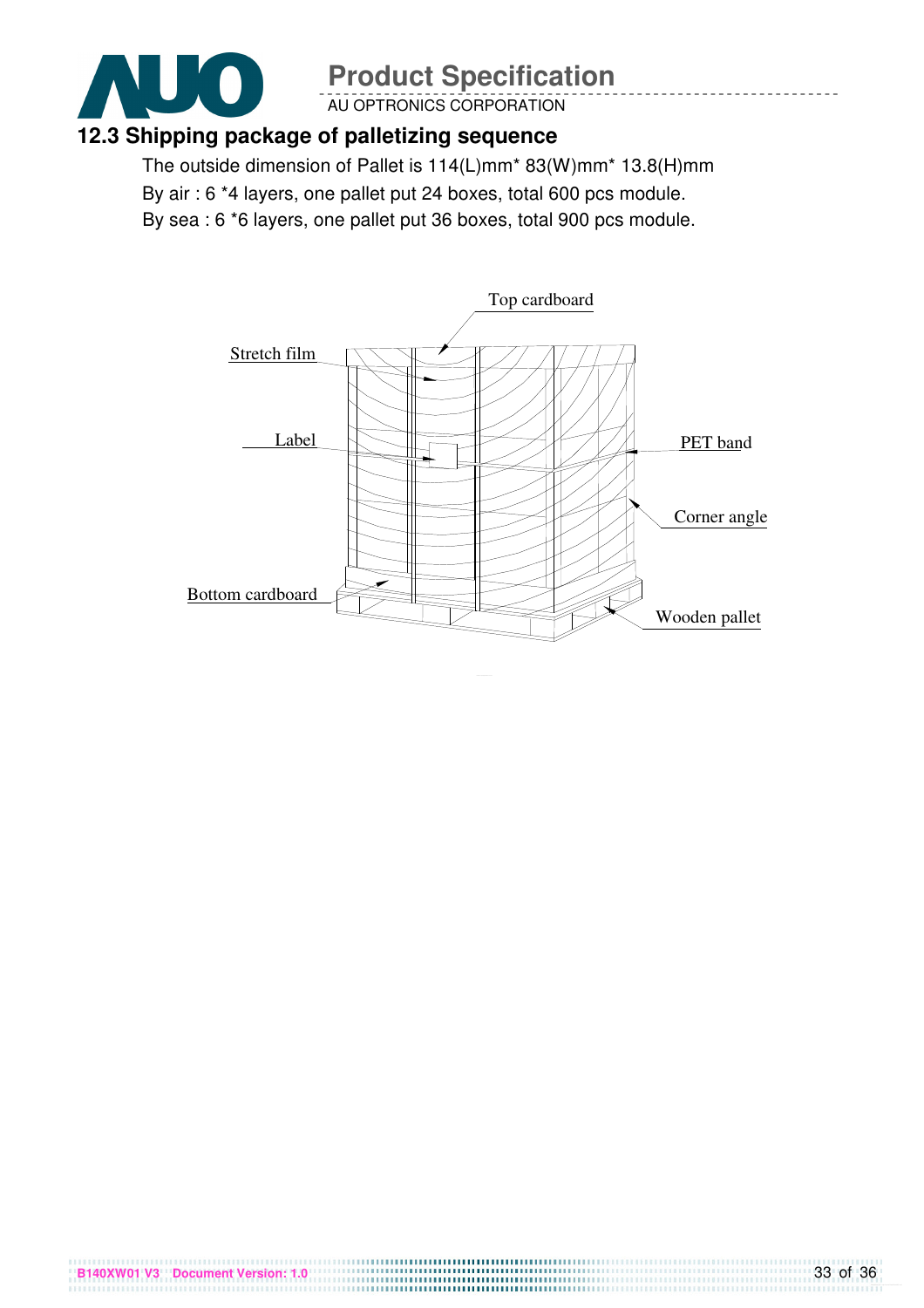

AU OPTRONICS CORPORATION

# **13. Appendix: EDID description**

#### **B140XW01 V3 EDID Code**

| <b>Address</b> | <b>FUNCTION</b>                                       | Value      | Value      | Value      |
|----------------|-------------------------------------------------------|------------|------------|------------|
| <b>HEX</b>     |                                                       | <b>HEX</b> | <b>BIN</b> | <b>DEC</b> |
| 00             | Header                                                | 00         | 00000000   | $\pmb{0}$  |
| 01             |                                                       | FF         | 11111111   | 255        |
| 02             |                                                       | <b>FF</b>  | 11111111   | 255        |
| 03             |                                                       | FF.        | 11111111   | 255        |
| 04             |                                                       | FF.        | 11111111   | 255        |
| 05             |                                                       | FF.        | 11111111   | 255        |
| 06             |                                                       | FF         | 11111111   | 255        |
| 07             |                                                       | 00         | 00000000   | 0          |
| 08             | EISA Manuf. Code LSB                                  | 06         | 00000110   | 6          |
| 09             | <b>Compressed ASCII</b>                               | AF         | 10101111   | 175        |
| 0A             | Product Code                                          | 3C         | 00111100   | 60         |
| 0B             | hex, LSB first                                        | 13         | 00010011   | 19         |
| 0C             | 32-bit ser #                                          | 00         | 00000000   | 0          |
| 0D             |                                                       | 00         | 00000000   | 0          |
| 0E             |                                                       | 00         | 00000000   | 0          |
| 0F             |                                                       | 00         | 00000000   | 0          |
| 10             | Week of manufacture                                   | 01         | 00000001   | 1          |
| 11             | Year of manufacture                                   | 12         | 00010010   | 18         |
| 12             | EDID Structure Ver.                                   | 01         | 00000001   | 1          |
| 13             | EDID revision #                                       | 03         | 00000011   | $\,3$      |
| 14             | Video input def. (digital I/P, non-TMDS, CRGB)        | 80         | 10000000   | 128        |
| 15             | Max H image size<br>(rounded to cm)                   | 1F         | 00011111   | 31         |
| 16             | Max V image size (rounded to cm)                      | 11         | 00010001   | 17         |
| 17             | <b>Display Gamma</b><br>$(=(gamma*100)-100)$          | 78         | 01111000   | 120        |
| 18             | Feature support (no DPMS, Active OFF, RGB, tmg Blk#1) | 0A         | 00001010   | 10         |
| 19             | Red/green low bits (Lower 2:2:2:2 bits)               | 45         | 01000101   | 69         |
| <b>1A</b>      | Blue/white low bits (Lower 2:2:2:2 bits)              | 25         | 00100101   | 37         |
| 1B             | Red x (Upper 8 bits)                                  | 9C         | 10011100   | 156        |
| 1C             | Red y/ highER 8 bits                                  | 5B         | 01011011   | 91         |
| 1D             | Green x                                               | 55         | 01010101   | 85         |
| 1E             | Green y                                               | 9C         | 10011100   | 156        |
| 1F             | Blue x                                                | 27         | 00100111   | 39         |
| 20             | Blue y                                                | 19         | 00011001   | 25         |
| 21             | White x                                               | 50         | 01010000   | 80         |
| 22             | White y                                               | 54         | 01010100   | 84         |
| 23             | Established timing 1                                  | 00         | 00000000   | 0          |
| 24             | Established timing 2                                  | 00         | 00000000   | 0          |
| 25             | Established timing 3                                  | 00         | 00000000   | 0          |
| 26             | Standard timing #1                                    | 01         | 00000001   | 1          |
| 27             |                                                       | 01         | 00000001   | 1          |
| 28             | Standard timing #2                                    | 01         | 00000001   | 1          |
| 29             |                                                       | 01         | 00000001   | 1          |
| 2A             | Standard timing #3                                    | 01         | 00000001   |            |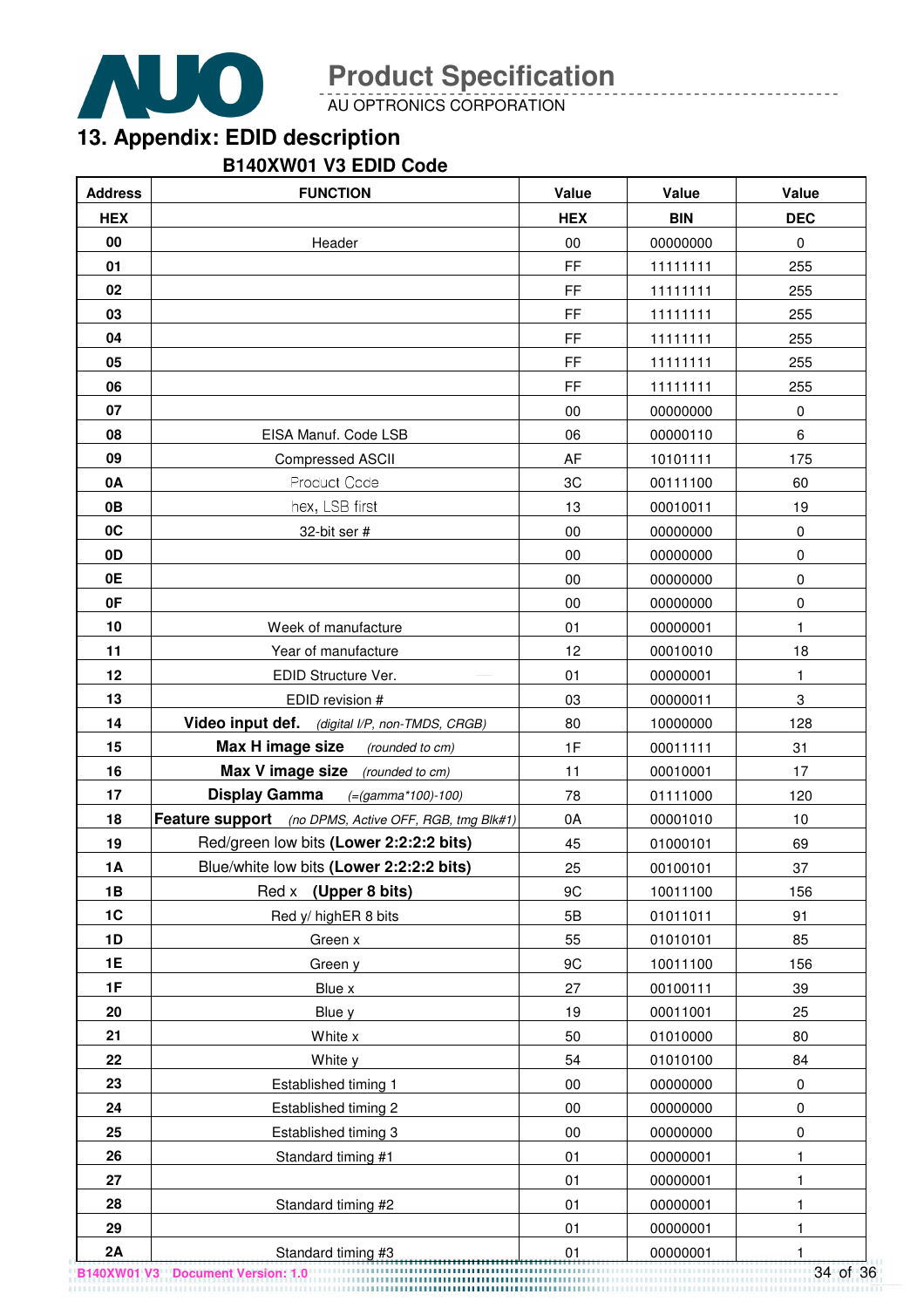

AU OPTRONICS CORPORATION

| 2B       |                                                      | 01        | 00000001             | 1               |
|----------|------------------------------------------------------|-----------|----------------------|-----------------|
| 2C       | Standard timing #4                                   | 01        | 00000001             | 1               |
| 2D       |                                                      | 01        | 00000001             | 1               |
| 2E       | Standard timing #5                                   | 01        | 00000001             | 1               |
| 2F       |                                                      | 01        | 00000001             | 1               |
| 30       | Standard timing #6                                   | 01        | 00000001             | 1               |
| 31       |                                                      | 01        | 00000001             | 1               |
| 32       | Standard timing #7                                   | 01        | 00000001             | 1               |
| 33       |                                                      | 01        | 00000001             | 1               |
| 34       | Standard timing #8                                   | 01        | 00000001             | 1               |
| 35       |                                                      | 01        | 00000001             | 1               |
| 36       | <b>LSB</b><br>Pixel Clock/10000                      | 12        | 00010010             | 18              |
| 37       | Pixel Clock/10000<br><b>USB</b>                      | 1B        | 00011011             | 27              |
| 38       | Horz active Lower 8bits                              | 56        | 01010110             | 86              |
| 39       | Horz blanking Lower 8bits                            | 46        | 01000110             | 70              |
| 3A       | HorzAct:HorzBlnk<br>Upper 4:4 bits                   | 50        | 01010000             | 80              |
| 3B       | Vertical Active Lower 8bits                          | 00        | 00000000             | $\mathbf 0$     |
| 3C       | <b>Vertical Blanking</b><br><b>Lower 8bits</b>       | 23        | 00100011             | 35              |
| 3D       | Vert Act: Vertical Blanking<br>(upper 4:4 bit)       | 30        | 00110000             | 48              |
| 3E       | HorzSync. Offset                                     | 30        | 00110000             | 48              |
| 3F       | HorzSync.Width                                       | 20        | 00100000             | 32              |
| 40       | VertSync.Offset: VertSync.Width                      | 36        | 00110110             | 54              |
| 41       | Horz‖ Sync Offset/Width Upper 2bits                  | $00\,$    | 00000000             | $\mathbf 0$     |
| 42       | Horizontal Image Size Lower 8bits                    | 35        | 00110101             | 53              |
| 43       | Vertical Image Size Lower 8bits                      | <b>AD</b> | 10101101             | 173             |
| 44       | Horizontal & Vertical Image Size (upper 4:4 bits)    | 10        | 00010000             | 16              |
| 45       | Horizontal Border (zero for internal LCD)            | 00        | 00000000             | 0               |
| 46       | Vertical Border<br>(zero for internal LCD)           | 00        | 00000000             | 0               |
| 47       | Signal (non-intr, norm, no stero, sep sync, neg pol) | 18        | 00011000             | 24              |
| 48       | Detailed timing/monitor                              | 00        | 00000000             | $\pmb{0}$       |
| 49       | descriptor #2                                        | $00\,$    | 00000000             | 0               |
| 4A       |                                                      | 00<br>0F  | 00000000             | $\pmb{0}$       |
| 4B<br>4C |                                                      | 00        | 00001111<br>00000000 | 15<br>$\pmb{0}$ |
| 4D       |                                                      | 00        | 00000000             | 0               |
| 4E       |                                                      | $00\,$    | 00000000             | $\pmb{0}$       |
| 4F       |                                                      | $00\,$    | 00000000             | 0               |
| 50       |                                                      | 00        | 00000000             | 0               |
| 51       |                                                      | $00\,$    | 00000000             | 0               |
| 52       |                                                      | $00\,$    | 00000000             | 0               |
| 53       |                                                      | $00\,$    | 00000000             | $\pmb{0}$       |
| 54       |                                                      | 00        | 00000000             | $\pmb{0}$       |
| 55       |                                                      | 00        | 00000000             | 0               |
| 56       |                                                      | 00        | 00000000             | 0               |
| 57       |                                                      | 00        | 00000000             | $\pmb{0}$       |
| 58       |                                                      | $00\,$    | 00000000             | 0               |
| 59       |                                                      | 20        | 00100000             | 32              |

**B140XW01 V3 Document Version: 1.0**